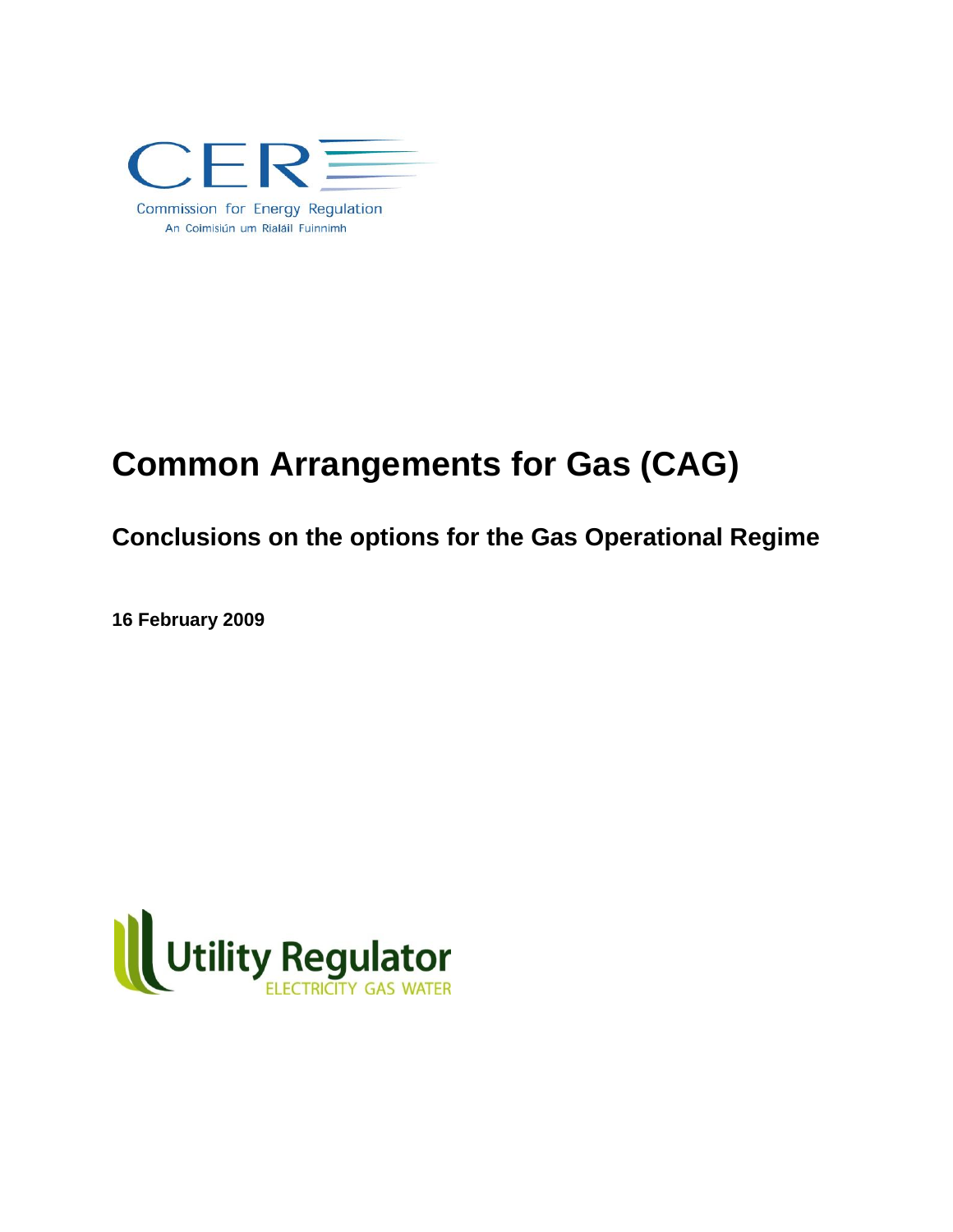## **Table of contents**

| $\mathbf 1$    |                                                                             |  |  |  |
|----------------|-----------------------------------------------------------------------------|--|--|--|
|                | 1.1                                                                         |  |  |  |
|                | 1.2                                                                         |  |  |  |
| $\overline{2}$ |                                                                             |  |  |  |
| 3 <sup>1</sup> |                                                                             |  |  |  |
|                | 3.1                                                                         |  |  |  |
|                | 3.2                                                                         |  |  |  |
|                | 3.3                                                                         |  |  |  |
|                | $\overline{\mathbf{4}}$                                                     |  |  |  |
|                | 4.1                                                                         |  |  |  |
|                | 4.2                                                                         |  |  |  |
|                | 4.3                                                                         |  |  |  |
|                | 4.4                                                                         |  |  |  |
| 5              |                                                                             |  |  |  |
| 6              |                                                                             |  |  |  |
|                | 6.1                                                                         |  |  |  |
|                | 6.2                                                                         |  |  |  |
|                | 6.3                                                                         |  |  |  |
|                | 6.4                                                                         |  |  |  |
| $\mathbf{7}$   |                                                                             |  |  |  |
|                |                                                                             |  |  |  |
|                | APPENDIX 1: Assessment of Additional Functions Against the CAG Criteria  25 |  |  |  |
|                |                                                                             |  |  |  |
|                |                                                                             |  |  |  |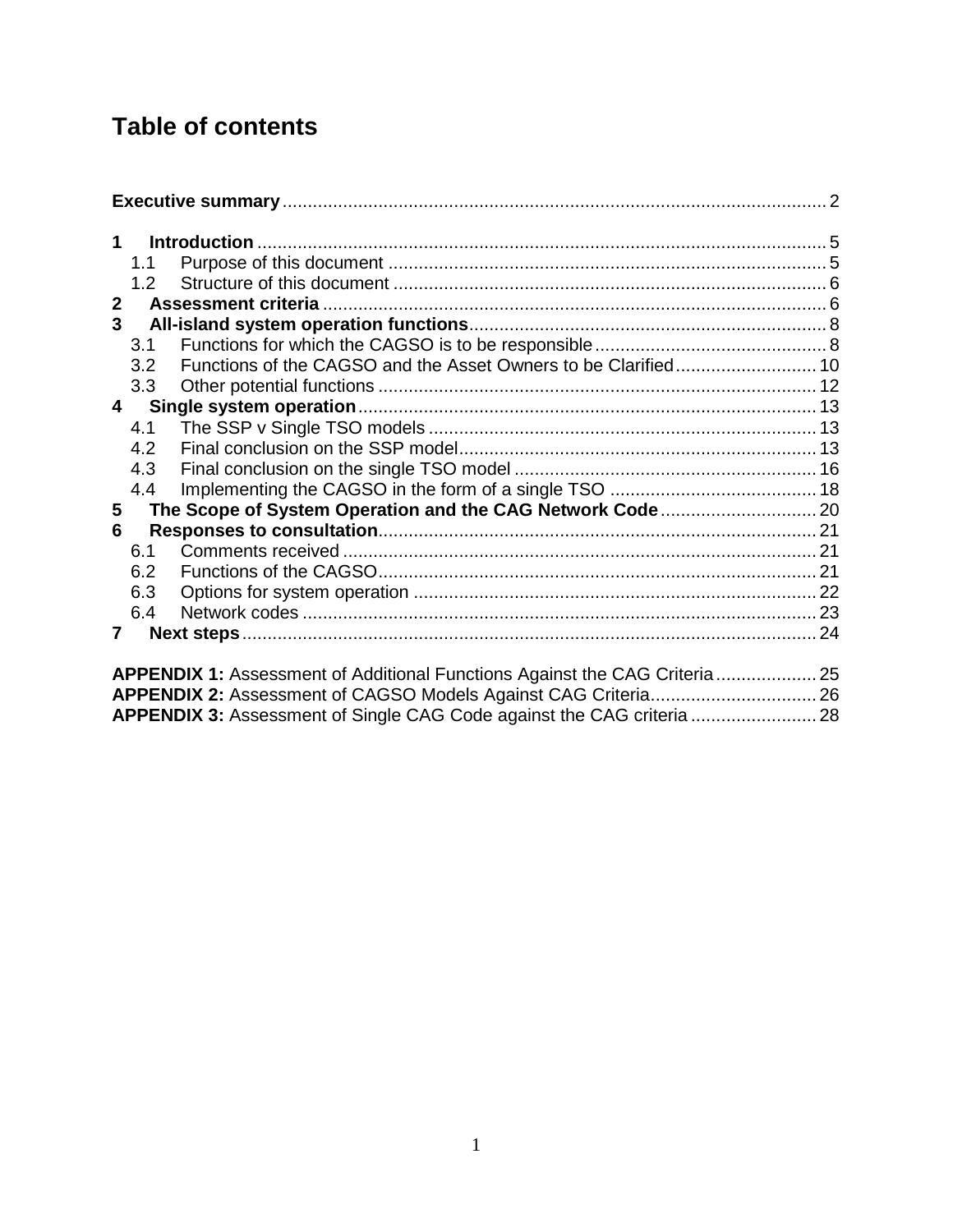## <span id="page-2-0"></span>**Executive summary**

The Utility Regulator and the Commission for Energy Regulation previously issued two consultation documents regarding the appropriate operational arrangements and regime for the Common Arrangements for Gas (CAG) project. Giving regard to the responses received and further analysis conducted by the RAs, a number of conclusions have been made with respect to the CAG operational regime.

The final conclusions of the RAs fall into three main areas:

- Functions of the CAGSO $1$
- The structure of the CAGSO whether these functions should be the responsibility of a single entity or remain the responsibility of the existing TSOs who would discharge them through a single services provider (SSP).
- The scope of the CAGSO's activities transmission only or including distribution as well and the number of network codes.

Our final conclusions are summarised below and explained later in the document.

The RAs are now in a position to initiate a number of work-streams on the basis of these conclusions, including further consultations to finalise the design of the single CAGSO, the content and specifics of the code and licences. Given the need for legislation, the final decision on initiating CAG and these work streams rests with the Departments. Therefore, any detailed work must be undertaken in line with the Department's work programme on legislation to implement CAG. The RAs will align their work plan with the Departments' timetable for implementing CAG legislation.

### **Functions of the CAGSO**

Determining the functions of the CAGSO involves clarification of the division of responsibilities between the CAGSO and the different asset owners. In this respect, conclusions on the functions of the CAGSO are divided into functions that are likely to be directly carried out by the CAGSO and those functions that are likely to require input from both the CAGSO and the asset owners. The details of how these functions will be apportioned and assigned between the CAGSO and the asset owners will be discussed further as part of the work-stream to develop the contractual regime underpinning CAG.

The RAs envisage that the CAGSO will directly perform certain all-island system operation functions. These include:

- Long-term management of the system
- Day-to-day operations of the system
- Balancing of the system

 $\overline{a}$ 

 $1$  The CAGSO refers to the operator of the CAG operational regime. At this point it does not differentiate between the Single Service Provider (SSP) or the Single TSO options.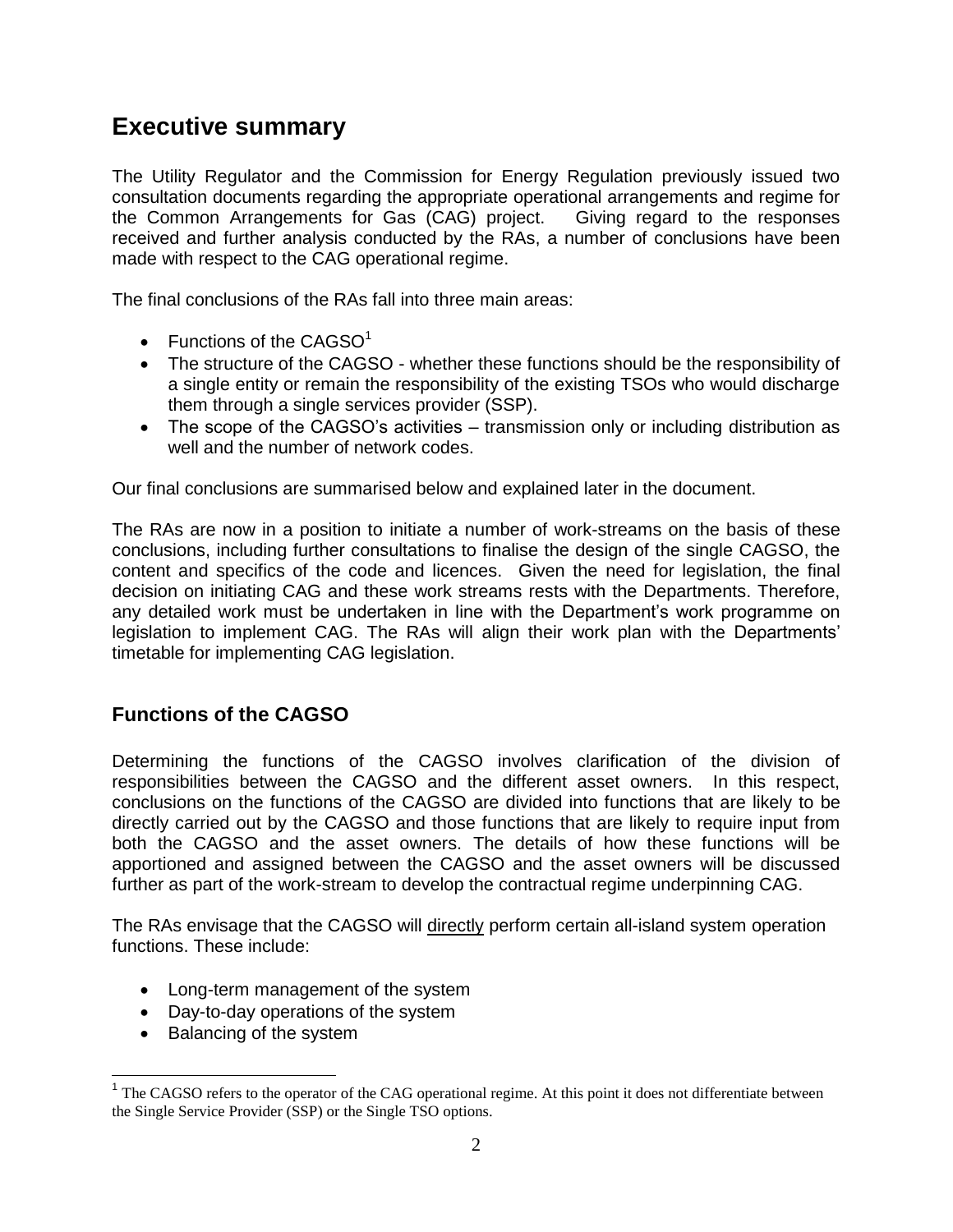- Capacity trading
- Aspects of congestion management
- End-of-day allocations
- Administration of connection policy and standards
- Provision of consolidated market reports
- Administration of the financial security policy
- Monitoring gas quality

Other functions which are likely to require input from both the CAGSO and the asset owners include:

- Planning and development<sup>2</sup>
- Maintenance

Further scoping is required in the areas of metering, collection and disbursement of transportation charges, Health and Safety, other aspects of congestion management, and the co-ordination of emergencies. The roles of the different parties with respect to these functions will be dependent on the formal design of the CAGSO. In particular, with respect to Health and Safety, the roles and relationships between the CAGSO and the asset owners will need careful consideration. The Health and Safety Executive Northern Ireland (HSENI) and the CER as the relevant authorities for gas transmission and distribution safety in both jurisdictions will consider the all-island safety regime and changes that may be required to accommodate CAG.

Section 3 further outlines and explains these conclusions. As we work through the licences, contract and code implementation issues, the exact nature of the roles of the CAGSO and the asset owners will be considered in further detail as they arise.

### **Structure of the CAG SO**

 $\overline{a}$ 

The structure of the CAGSO is an important aspect if the CAG operational regime is to succeed and deliver the perceived benefits of single system operation. Respondents to the previous consultations proposed that the structure must be at least, efficient, accountable, transparent and governed appropriately.

Given the assessment criteria, the RAs have concluded that a single TSO framework will best meet the needs of CAG and deliver the benefits of a single operational regime. Therefore the RAs envisage that a single entity, the CAGSO, will be licensed and regulated jointly by the RAs to perform the functions outlined above. Section 4 sets out an explanation for these conclusions. Further work is needed on how the CAGSO will be licensed in each jurisdiction.

 $2$  To avoid any misunderstanding here, this does not mean that asset owners will have a decision making responsibility for planning and development decisions.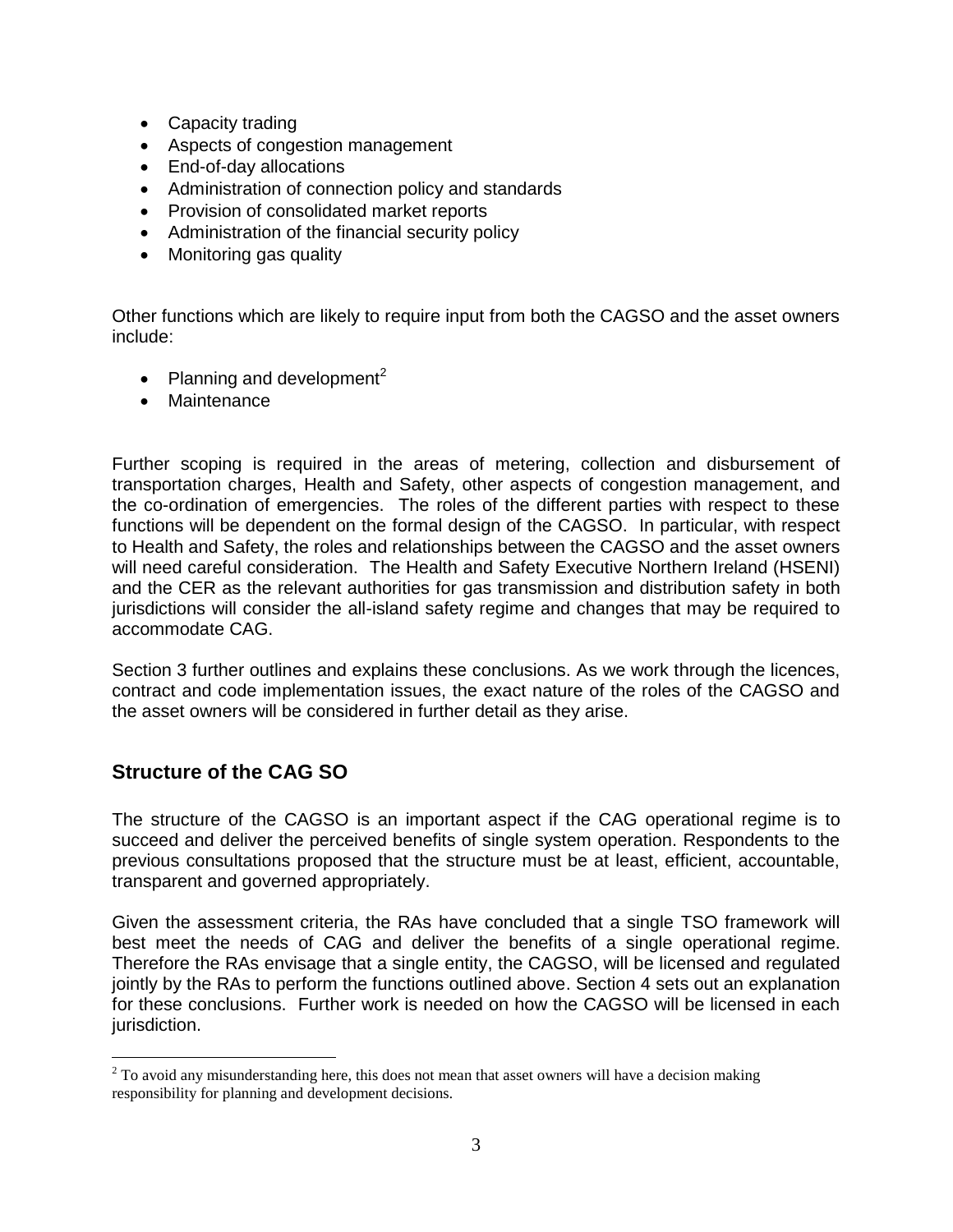In developing and implementing a CAGSO, the RAs are mindful that a CAGSO will need to be sufficiently independent and transparent. However, the level of independence of the CAGSO will require a decision by the Departments in both Northern Ireland and Ireland.

### **The CAG Code arrangements**

In the previous consultation paper the RAs proposed a unified transmission code which facilitates separate distribution codes. Respondents were generally in favour of this approach. The final conclusions with respect to the CAG code are set out below.

- Provided legislation is in place, the first phase of the CAG project will concentrate on the harmonisation of arrangements at transmission level. Therefore, the RAs envisage that the all-island functions of the CAGSO will extend only to transmission arrangements.
- A unified network code for the island will be developed which facilitates opt-outs for distribution codes in Northern Ireland.
- Responsibility for the management of the all-island network code and modifications to the code should rest with the CAGSO and be overseen by both RAs. We will need to consider further how any all-island modification group will be created and function in practice.

Section 5 sets out an explanation for these conclusions.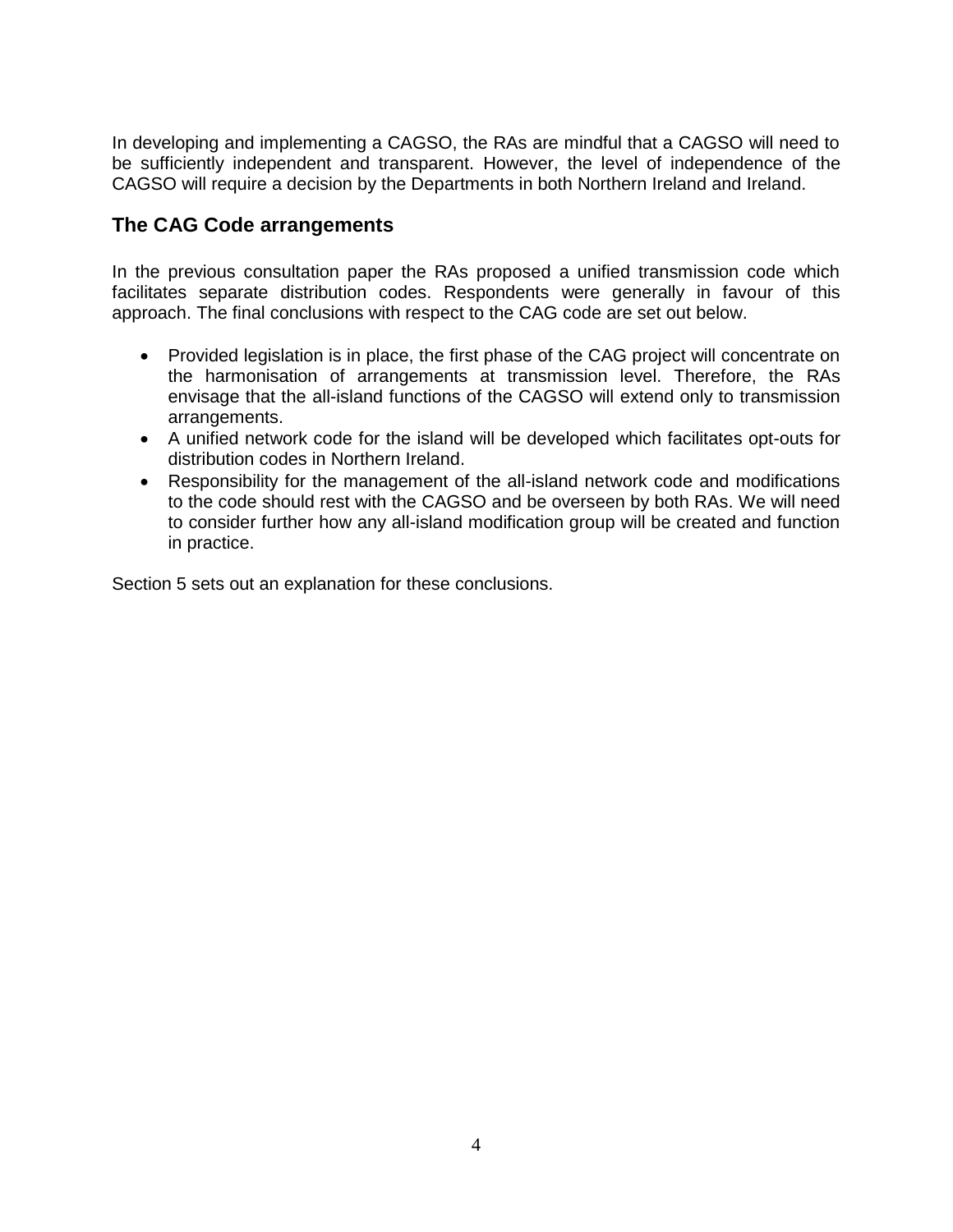## <span id="page-5-0"></span>**1 Introduction**

## <span id="page-5-1"></span>*1.1 Purpose of this document*

This is the third paper published as part of the consultation process on the high-level design of the operational regime for Common Arrangements for Gas (CAG). In May 2008, the Utility Regulator and the Commission for Energy Regulation (the Regulatory Authorities or RAs) issued a discussion document outlining the operational options being considered for CAG. A further consultation paper was published in October 2008 which set out the RAs' initial conclusions on the design of the operations regime. Both consultations sought responses to specific questions and also general comments/suggestions from stakeholders on the options that should be considered in the design of the CAG project. The Regulatory Authorities hosted open workshops during the consultation periods, engaging with industry and discussing the options proposed.

Subsequent to these consultations, this paper sets out the high level conclusions of the RAs with respect to the CAG operational regime in light of the responses received at both stages of consultation, including comments made at the industry workshops, and further analysis conducted by the RAs.

Further to these conclusions the RAs are now in a position to initiate work-streams for the further design and development of the CAG operational regime; for example on, the roles and responsibilities of the CAGSO and asset owners, the structure of the CAGSO and the content of the code of operations. Given the need for legislation, the final decision on initiating CAG and these work streams rests with the Departments. Therefore, any detailed work must be undertaken in line with the Department's work programme on legislation to implement CAG. The RAs will align their work plan with the Departments' timetable for implementing CAG legislation.

### **1.1.1 Responses to the October discussion paper**

The Regulatory Authorities received eight responses to their consultation, one of which was confidential. Non-confidential responses are listed below and are published on the websites of the RAs. One respondent requested that their response should be treated in confidence and not published.

- Phoenix Natural Gas Ltd.
- Viridian Power & Energy
- **•** Airtricity
- Gaslink
- PTL and BGTL
- Bord Gáis Eireann
- Bord Gáis Energy Supply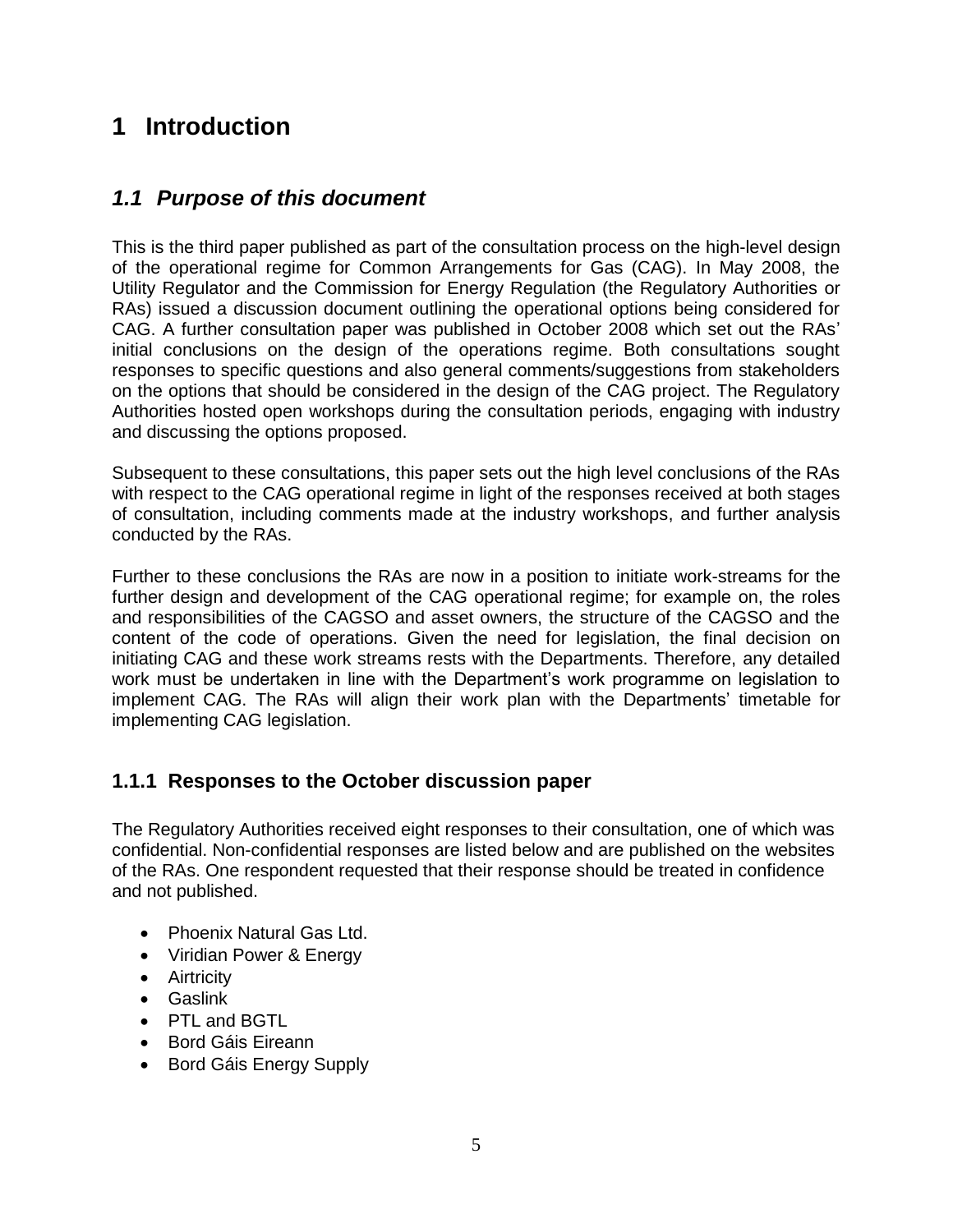We would like to thank the respondents for their time and input into the consultation process.

## <span id="page-6-0"></span>*1.2 Structure of this document*

The remainder of this document is structured as follows:

- Section 2: Assessment criteria
- Section 3: All-island system operation functions
- Section 4: Single system operation
- Section 5: Scope of system operation and the CAG network code
- Section 6: Responses to consultation

Section 7: Next steps

## <span id="page-6-1"></span>**2 Assessment criteria**

In their two previous consultations, the RAs outlined certain assessment criteria for the analysis of the CAG operational regime. It was the view of the RAs that any regime to accommodate CAG should be; efficient, cost effective, customer friendly, transparent and consistent and compatible with developments in the EU. Some stakeholders in response to the previous consultations suggested that the assessment criteria should also include, for example, certainty and stability of the industry structure, clarity and ease of operation of the market arrangements, and market responsiveness and innovation. The RAs agree that these are important to the assessment of any CAG operational regime but are of the view that these proposed criteria are accounted for and contained in the assessment criteria set out by the RAs.

As detailed below, the RAs confirm the assessment criteria for the project. These are based on the statutory duties of the RAs and were consulted on in May and October 2008 and accepted by stakeholders. The criteria are used at other appropriate points in this document to assess the options and conclusions relating to the CAG operational regime.

#### **Efficient**

The arrangements should allow for gas to be moved in an efficient manner, regardless of ownership of pipelines. This arrangement should ensure that the current set of transmission assets are operated to optimise fuel costs, balancing costs, additional investment, available capacity and other associated costs. The arrangements should also ensure that network users (including all power stations in the SEM) face consistent gas transmission costs.

### **Cost Effective**

The arrangements should ensure that any regime is incentivised to deliver the optimal operation at the most efficient cost. This will require appropriate regulatory oversight and approval of costs.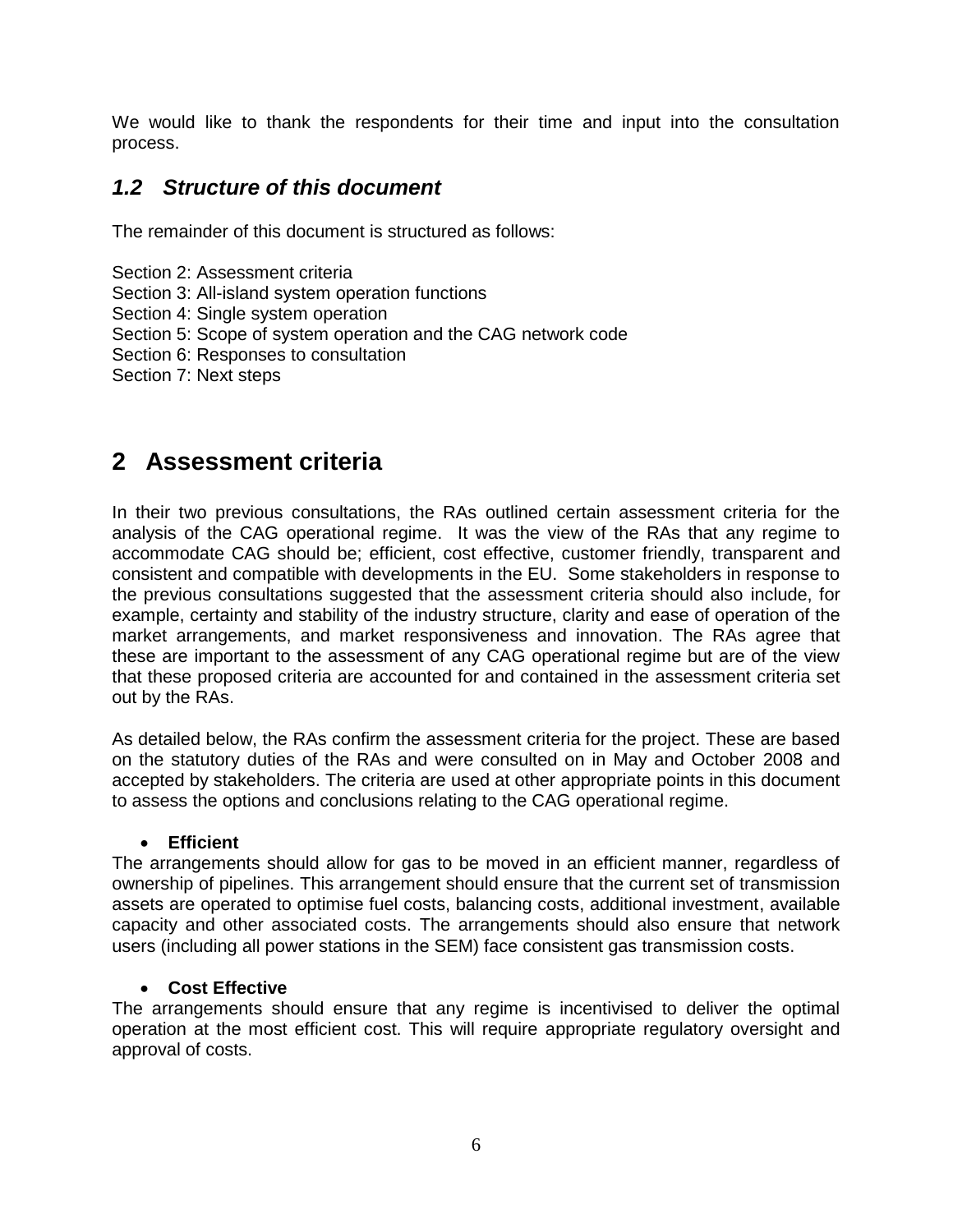#### **Customer Friendly**

The arrangements should deliver a single interface between shippers and other network users and the operator(s). Optimally, there should only be a requirement for one set of nominations, allocations etc. for each supplier/exit point. The number of network codes suppliers have to sign up to should also be minimised in order to lower transaction costs.

#### **Transparent**

The arrangements should result in a clear and transparent regime where adequate information is available to shippers and where there is clarity on the role and responsibilities of both a system operator and an asset owner. There should also be clearly defined roles and rules at operator/owner interface points and sufficient independence between the different parties. This criterion is a necessary requirement of the project if all industry participants are to accept and support all-island arrangements. It is also an important feature of any regime if it is to foster and attract potential new investors.

#### **Consistent with EU legislation**

The arrangements should be consistent with EU Directives and with the European Commission's proposals for the third legislative package for electricity and gas markets, such that the arrangements should deliver benefits to customers by ensuring that gas is bought and sold in competitive markets, at the wholesale and retail levels.

#### **Compatible with present and future developments towards an EU Single Market in Gas**

The arrangements should also be consistent with developments in the interoperability of energy markets at European level.

The RAs have previously stated that the safety, reliability and integrity of the gas systems on the island will be enshrined in whatever operational arrangements are put in place by the CAG project. The independence of the system operation is also an important feature of any CAG operational regime.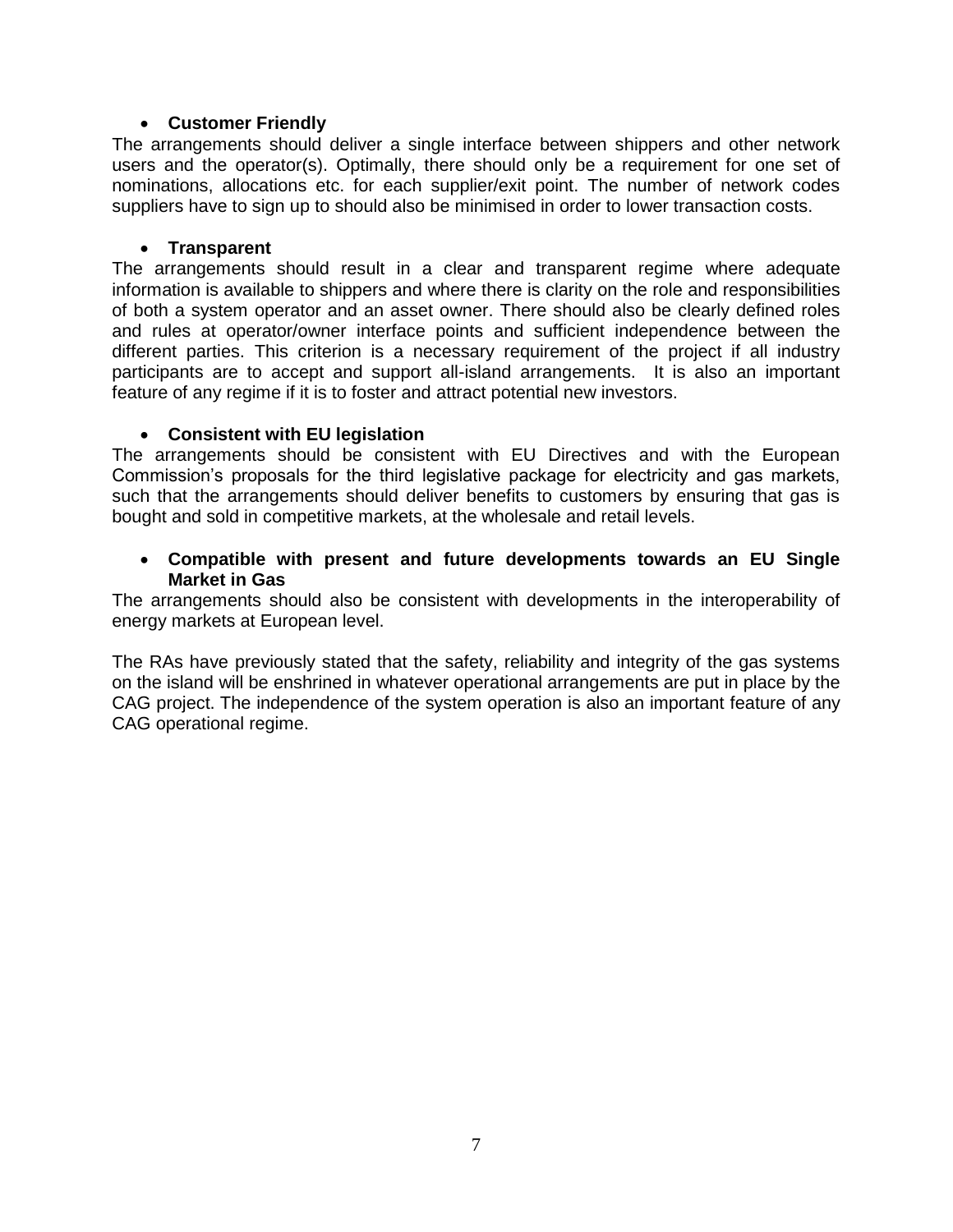## <span id="page-8-0"></span>**3 All-island system operation functions**

This section outlines the RAs considered views on the functions of the CAGSO at this point in the process. Further detailed work and consultation will be required as part of the work streams on the licensing and contractual regime underpinning CAG.

Section 3.1 outlines those system operation functions, responsibility for which the RAs envisage will be transferred from the current TSOs to the CAGSO. For the other functions outlined in sections 3.2 and 3.3 it is not possible at this stage to define precisely what the role of the CAGSO and the asset owners will be. However, we have outlined our likely approach to the respective roles of the parties where it is possible to do so at this stage.

## <span id="page-8-1"></span>*3.1 Functions for which the CAGSO is to be responsible*

We have concluded that the CAGSO should directly perform certain all-island system operation functions. These are:

- Long-term management of the system
- Day-to-day operations
- Balancing of the system
- Capacity trading
- Aspects of congestion management
- End-of-day allocations
- Administration of connection policy and standards
- Provision of consolidated market reports
- Administration of the financial security policy
- Monitoring gas quality

This section describes the all-island SO functions in more detail – the precise definition of each function will become clearer when a decision is made with respect to the structure of the CAGSO and will be further discussed when drafting the licence, contractual arrangements, and code changes necessary to implement CAG.

### **Long-term management of the system**

This function involves managing how network users utilise the transportation system on a short-term, medium-term and long-term basis through the offering of suitable products. The RAs envisage that the CAGSO should offer products to network users in accordance with the code and be responsible for the development of new products such that the utility of the network is maximized and in compliance with emerging European legislation and the needs of the network users. Also that provision of capacity products and capacity services will be hosted on a single IT system and interface for all network users, managed by the CAGSO.

Under the function 'long-term management of the system', the CAGSO should (but should not be limited to):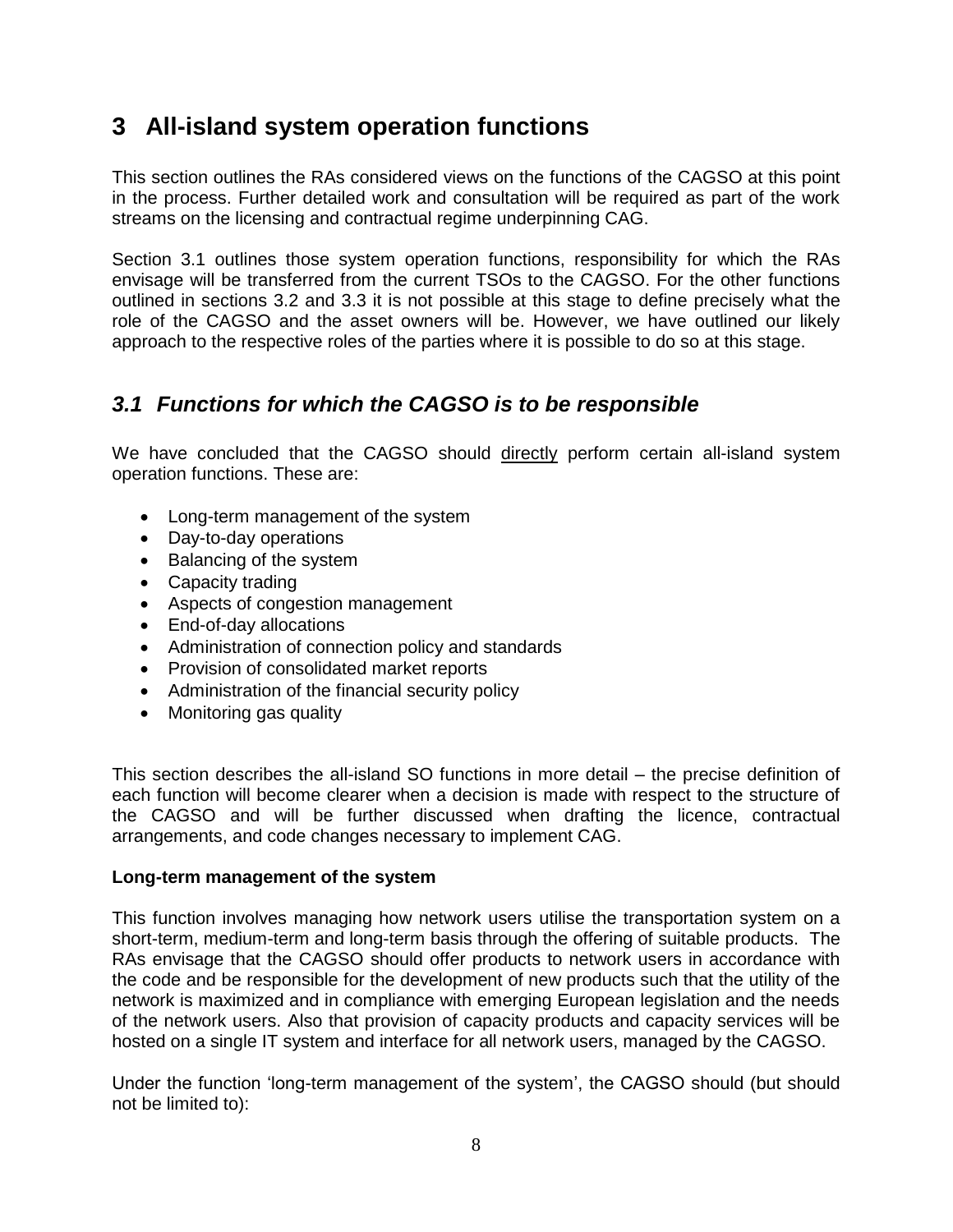- provide facilities for the booking of capacity in accordance with the code
- host and manage the IT system and interactions with market players
- facilitate the transfer of capacity between market players
- develop new transmission products
- manage the Code Modification process

### **Day to Day operation of the transportation system**

On a day-to-day basis, the RAs envisage that CAGSO should; accept nominations from network users, allocate usage after the day, and reconcile the system. Also, manage the actual flow of gas on the day based on nominations made by network users, the physical capabilities of the system and maximize the efficiency of the entire network. In managing the day-to-day operations of the transportation system, the CAGSO should also be responsible for allocating any system imbalances, overruns and facilitating after-the-day trades.

### **Balancing the system (including purchasing of gas)**

This role is a function of the CAGSO's responsibility to manage the day-to-day operation of the network. The CAGSO should ensure that the network is balanced, such that the pressures are maintained and the gas entering the system is equal to what is exiting the system. This function should involve:

- Taking balancing actions to ensure the physical balance of the transportation system
- Purchasing balancing gas in a transparent manner and at market based prices
- Managing disbursements with respect to balancing and shrinkage actions

### **Capacity Trading**

The CAGSO should play a facilitators role in providing an interface (either by bulletin board or by some organized interface) whereby network users can trade capacity with other network users. This information will feed into the CAGSO normal booking and allocation process for the purpose of allocating each network users end-of-day-quantity. This 'secondary market' could be facilitated on the IT system hosted by the CAGSO.

### **Measurement and end-of-day settlement and allocations**

This relates to actual throughput on the system on the day. The CAGSO should meter what gas was put into and taken off the system at each entry, exit and supply point and allocate these appropriately to the relevant network user. This includes responsibility for initial allocation, reallocations, final allocations and the management of disbursements such that each shipper pays or is paid for gas taken from or left on the system. As part of its measurement responsibilities, we envisage that the CAGSO should also monitor Gas Quality on the system, ensuring that it is in keeping with the standard outlined in the Code and take appropriate action where it does not meet the specification. Work on gas quality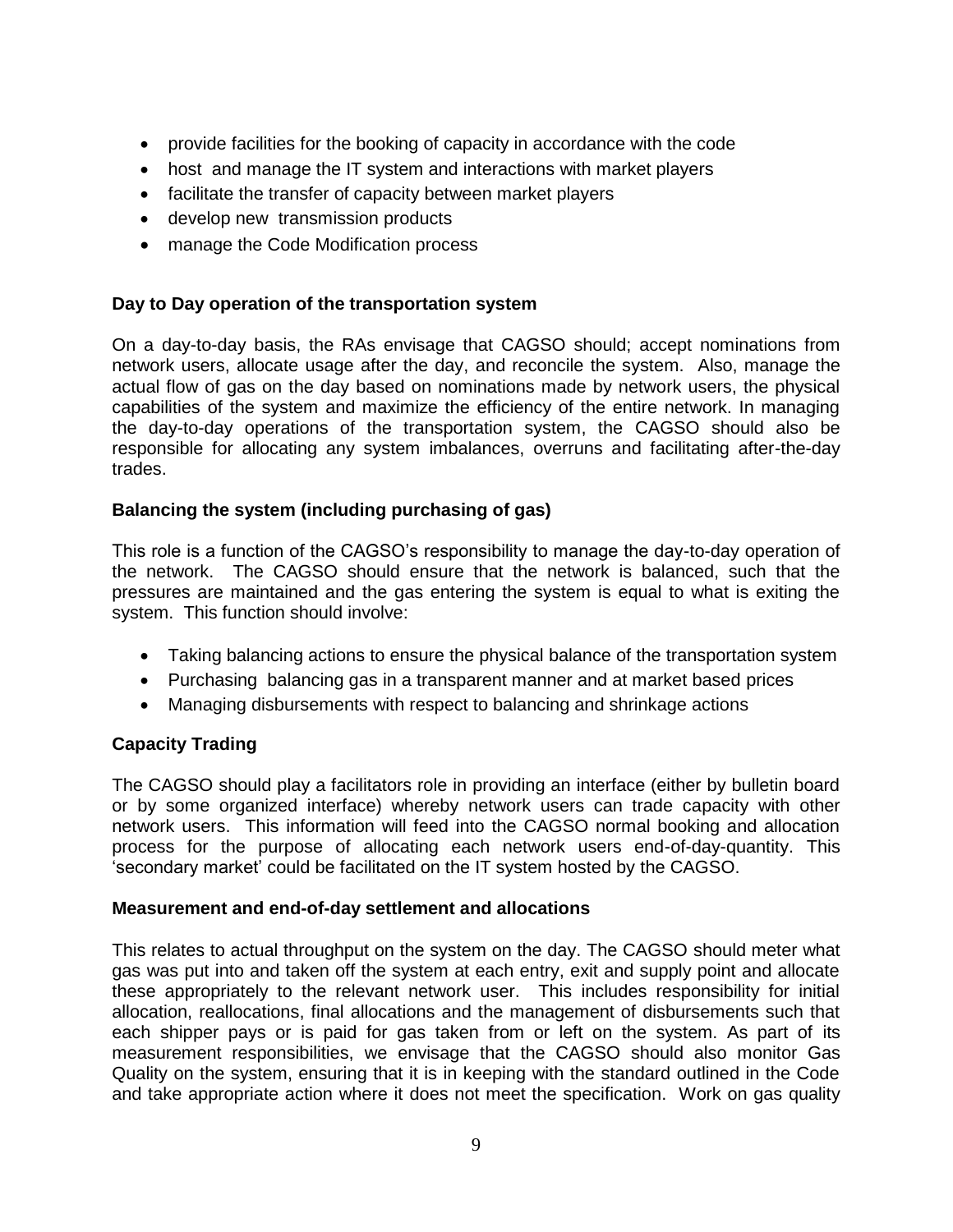will be taken forward as an independent work-stream and it is expected that the outcomes will be implemented as part of the CAG code.

### **Aspects of Congestion Management**

This refers to providing access to the system on a structured basis when there is physical congestion in the pipe lines. In terms of congestion management, the RAs envisage that the CAGSO will deliver products and arrangements that alleviate congestion management on a short-term basis. In the short-term to medium-term, the CAGSO may, in accordance with its agreements with the asset owners, change how the system is physically operated to account for new demand and/or develop short-term, interruptible or UIOLI products to curb demand at peak times, on a difficult day or on restricted days. In the long-term, congestion management may involve coordination with the regulatory authorities to develop and obtain approval for investment plans. The details of long-term congestion management arrangements will require further clarification and will be progressed as part of the workstreams to progress the licences and the contractual arrangements between the CAGSO and the asset owners.

In order to perform each of these functions, the CAGSO should own and host the single IT system. Further consideration of the IT system to be used on an all-island basis is also needed.

### **Administration of Financial Security Policy and Connections Policy**

A financial security policy and a connections policy for the island will be approved by the RAs for implementation and administration by the CAGSO. Further work on scoping these policies will be required and again they will be progressed as part of the working group to develop a code of operations for the CAG regime.

### **Provision of Consolidated Market Reports**

It is envisaged that the CAGSO will have access to both system and metering data and in accordance with Regulation EC1775/2005, it is envisaged that the CAGSO will provide reports to the market on the capacity/capability of the system and throughputs on the system on a regular basis.

As a result of responses received from industry participants to the last consultation, administration of the financial security policy and the monitoring of gas quality have been added to the list of functions the CAGSG should directly perform since the previous consultation. An assessment of these additional functions against the CAG criteria is outlined in Appendix 1.

## <span id="page-10-0"></span>*3.2 Functions of the CAGSO and the Asset Owners to be Clarified*

As stated previously, the exact nature of the roles of the CAGSO and the asset owners will be considered in further detail as we work through the licences, contractual, and code implementation issues. At this stage however, a number of functions have been identified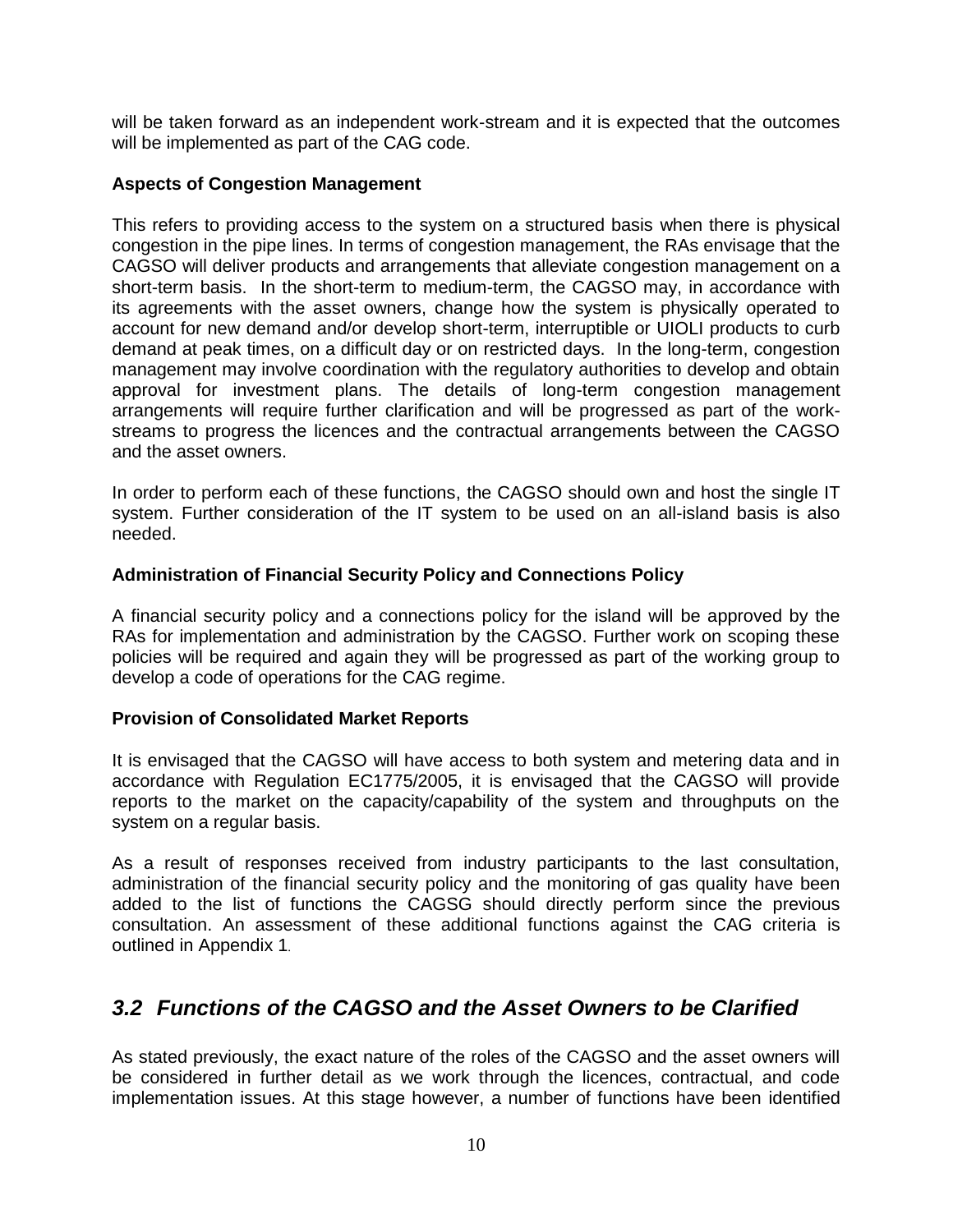which are likely to require input from both the CAGSO and the asset owners.<sup>3</sup> These include;

- Planning and development
- Maintenance

The initial view of the RAs on the balance of responsibilities between the CAGSO and the asset owners is outlined below.

#### **Planning and development of the transmission system**

This function involves forecasting the future supply and demand scenarios for the system such that it can anticipate when and where investments may be required on the system or how the system operation may change to better facilitate future demand. In planning and developing the transmission system, the CAGSO could have responsibility for the preparation of long-term development plans for the network and to up-date these plans on an annual basis. However, any proposals for developing the system would need to be approved by the RAs and carried out to the standards proposed by the CAGSO and approved by the RAs.

When preparing long-term development plans, we envisage that the CAGSO would communicate with the asset owners, producers and shippers regarding their respective systems; e.g. on forecasts, security of supply, and expected developments. Asset owners would submit plans and consult with the CAGSO on any future developments to their respective networks or to assets that will be connected to the network.

Higher level policy aspects of gas development will remain unchanged by CAG, such that either jurisdiction will be free to roll-out the connection of new towns or industrial facilities as appropriate and the costs will be recovered through the respective exit tariffs.

#### **Maintenance of the transportation system**

 $\overline{a}$ 

Maintenance of the network refers to the day-to-day maintenance and long-term maintenance of the assets. This could be carried out physically by the asset owners, such that they will retain that responsibility in their licence. The CAGSO's role could be to propose the standards for the system for approval by the regulatory authorities and to satisfy itself that maintenance is carried out to the approved standards by the asset owners.

In cooperation with the asset owners, the CAGSO could schedule when maintenance is physically carried out by the different asset owners such that maintenance will not interfere with the normal operations of the transportation system.

<sup>&</sup>lt;sup>3</sup> The October consultation document referred to the functions in this section as functions to be 'coordinated.' We consider that the term coordination did not properly reflect the balance of roles between the CAGSO and the asset owners, mainly because the balance of roles is not yet clear. We have therefore renamed this section to indicate that responsibility for these functions remains to be clarified. For clarity, we have moved a number of the functions previously listed in this section (those where we envisaged that the CAGSO will have responsibility for administration) to section 3.1.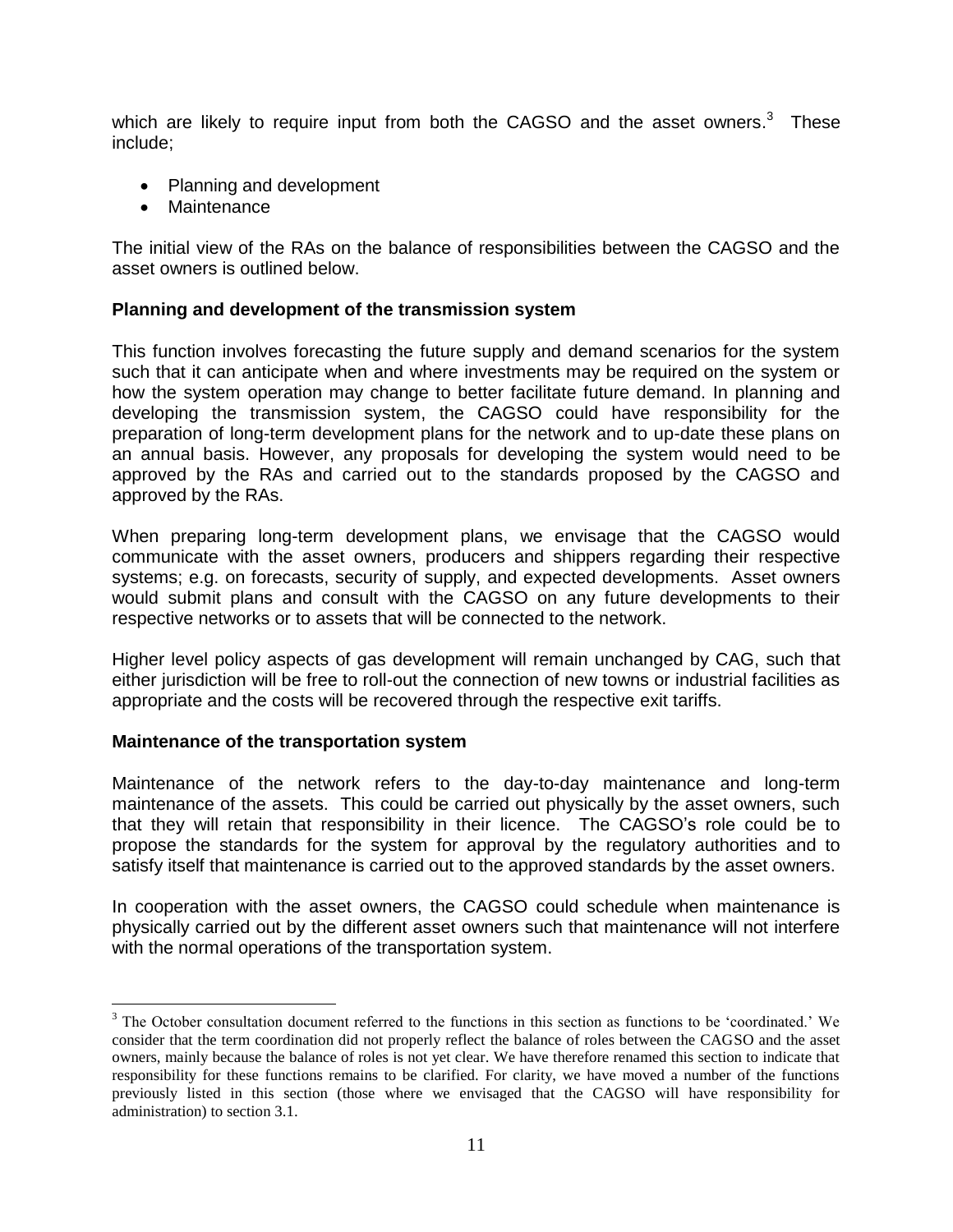## <span id="page-12-0"></span>*3.3 Other potential functions*

The previous consultation papers proposed other functions that could also be carried out by the CAGSO. These were:

- Metering
- Collection and disbursement of transportation charges
- Other aspects of congestion management
- Co-ordination of emergencies

Again, a final conclusion with respect to these functions will not be made until such time as the structure of the CAGSO is more clearly defined.

With respect to metering, the RAs continue to believe that the CAGSO will require immediate direct access to metering data if it is to control the system and carry out its allocation functions.

There is likely to be a role for both the CAGSO and the asset owners in managing, planning and coordinating emergencies. The CAGSO could have a role in ensuring and maintaining the operational security and integrity of the system as a whole and also have a role in coordinating All-Island Emergencies. An emergency plan will need to be developed outlining the role of the CAGSO, the asset owners, network users and other relevant third parties (such as the governments, the regulatory authorities etc) in the event of an emergency, and the procedures to be followed by the relevant parties in the event of an emergency. The CAGSO may not have a direct role in local area emergencies, other than in adjusting the operation of the network when informed of an emergency in a specific area.

The division of responsibilities between the asset owner and the CAGSO has a particular relevance with respect to health and safety. The Health and Safety Executive Northern Ireland (HSENI) and the CER will need to consider whether the asset owners and the CAGSO will each need to submit a safety case. The RAs have discussed this issue with the relevant personnel in the HSENI and the CER, who will formally consider the issue once the precise balance of responsibilities is known.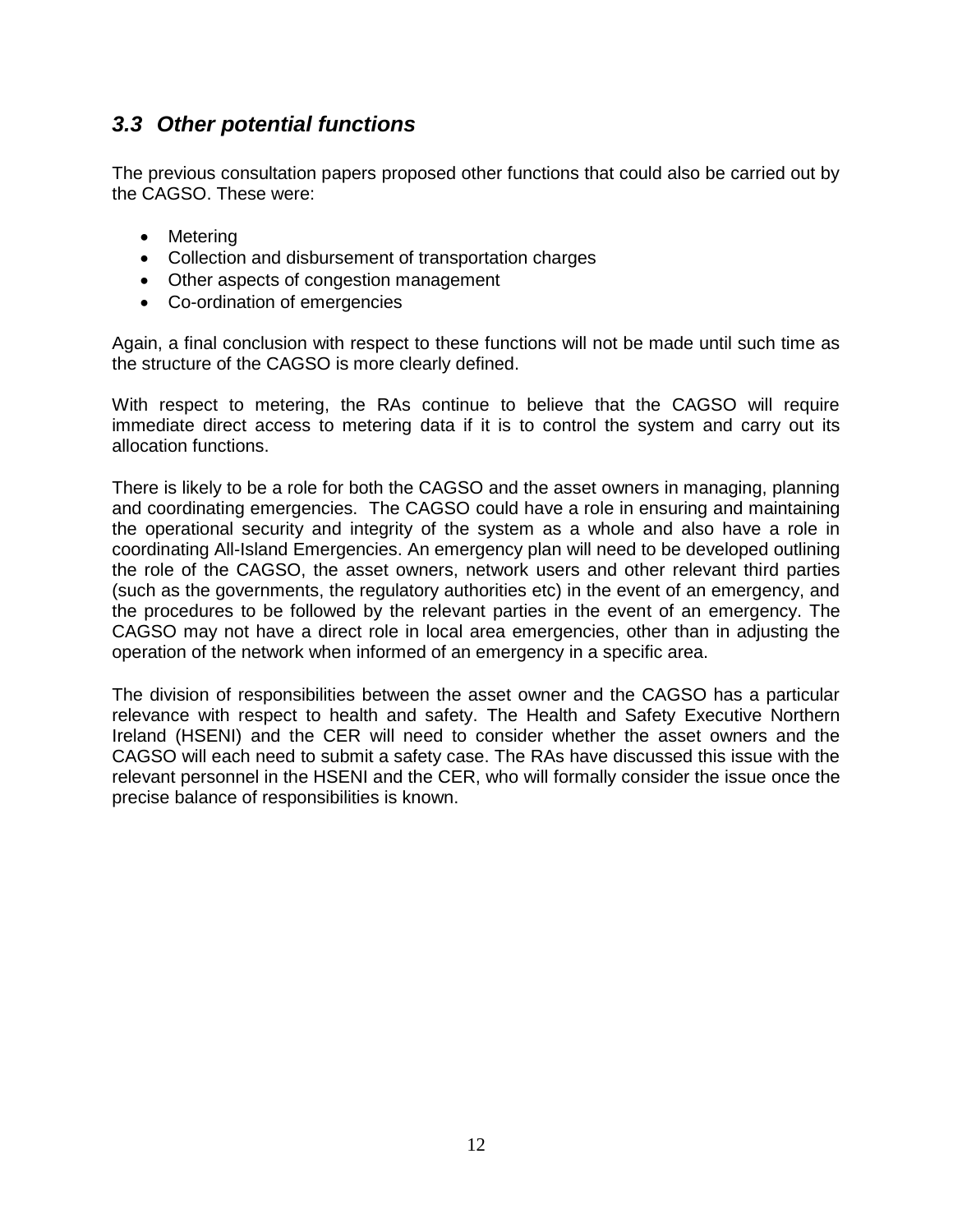## <span id="page-13-0"></span>**4 Single system operation**

## <span id="page-13-1"></span>*4.1 The SSP v Single TSO models*

The October 2008 consultation paper detailed two models of system operation for further consideration – the SSP model and the single TSO model. The SSP is a form of coordination between the existing TSOs. The single TSO model involves a single entity (the CAGSO) being licensed to provide all-island system operation services.

The RAs have not drawn any conclusions with respect to the appointment and governance of the CAGSO at this time; the legal and operational requirements of any model for joint regulation will require further discussion with the respective Departments. The SEM model of joint governance could be extended and adopted for the regulation of the CAGSO or a new CAG committee could be created. This will be the subject of further consultation.

The sections below present the RAs conclusions with respect to the individual SSP and single TSO options presented by the RAs in their October consultation paper. In assessing the different options, the RAs were mindful of the assessment criteria established as part of the overall consultation and the need for an independent and transparent mechanism to facilitate all-island arrangements.

Also in the assessment of the two models, the RAs examined the implementation costs of both options and conclude that although quite different in substance and approach, both models would incur similar costs to implement. As described later in section 4.2 the SSP model will require few licence changes, however, it would require two complex contractual regimes to underpin the arrangements; contracts between the co-ordinating TSOs and contracts between each co-ordinating TSO and the SSP. The single TSO model would require changes to the current licence regime but only one contractual regime between the CAGSO and the asset owners. This is not to say that the RAs do not recognise the complexities involved in each model, however, an initial analysis would indicate that the costs of implementation are not overtly dissimilar and in the magnitude of approximately €600,000.

## <span id="page-13-2"></span>*4.2 Final conclusion on the SSP model*

The consultation papers in May and October described the SSP as an agent providing services under contract to the TSOs. The TSOs would remain directly responsible for these services both from a legislative and regulatory point of view. For this reason the RAs envisaged that they would not regulate the SSP. The SSP model requires a contract to be put in place between the SSP and the TSOs for the provision of system operation services by the SSP. This contract would be collectively managed by the TSOs.

As the licensed TSOs, responsible for the provision of TSO services and duties, the TSOs can only sub-contract certain functions of a mechanical nature to the SSP, e.g. day-to-day operation and balancing of the system. The SSP cannot take decisions with respect to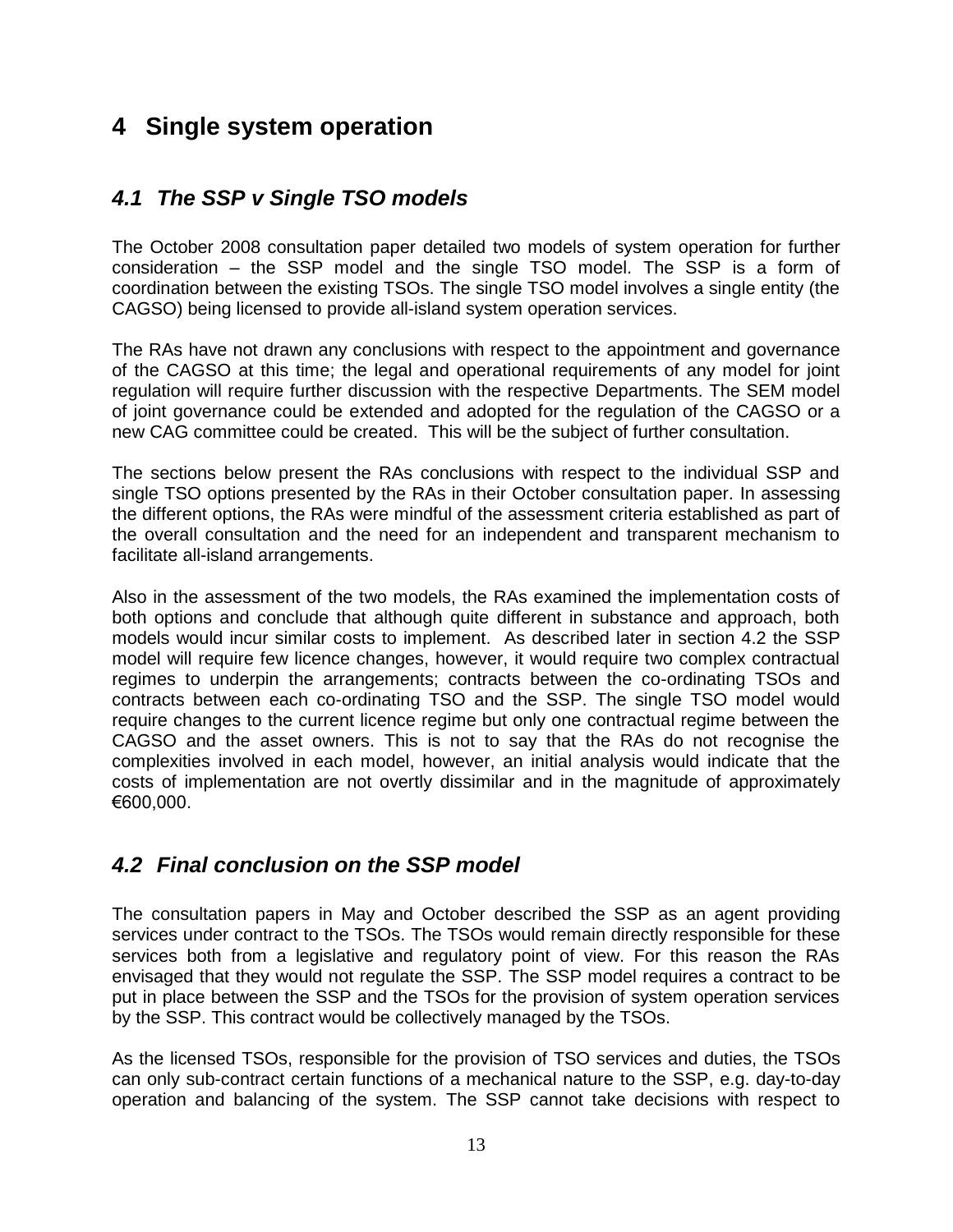functions which affect how the system is operated as the TSOs remain responsible for these functions, e.g. planning and development. Those functions which cannot be subcontracted to the SSP would need to be discharged collectively by the TSOs which would require an agreement between the TSOs covering how these services will be coordinated, ensuring that decisions are made collectively, on an all-island basis and disputes resolved.

In considering the merits or otherwise of this model the RAs have considered the responses to consultation which generally did not advocate the SSP option over other options given the disadvantages which respondents perceived associated with it. We have concluded below at 4.2.1 that the disadvantages of the model outweigh the advantages. We also conclude that this model does not meet the CAG criteria as effectively as the single TSO model, see the assessment of the SSP model against the CAG criteria at Appendix 2a.

## **4.2.1 Assessment of the advantages/disadvantages of the SSP model**

| <b>Advantages</b>                                             | <b>Disadvantages</b>                                                                                                                                       |
|---------------------------------------------------------------|------------------------------------------------------------------------------------------------------------------------------------------------------------|
| Entails fewer changes to licences and TSO<br>responsibilities | Not directly regulated by the RAs                                                                                                                          |
| No implications for existing safety cases                     | SSP is a mechanical role – it cannot make<br>any decisions                                                                                                 |
| Single IT interface can be provided                           | Limits to sub-contracting - SSP cannot carry<br>out all CAG functions outlined previously,<br>therefore coordination of some functions will<br>be required |
|                                                               | The on-going costs of coordinating the<br>activities of the TSOs and managing the<br>activities of the SSP and the contracts<br>associated with this       |
|                                                               | May be problematic to develop an effective<br>dispute resolution and decision-making<br>framework                                                          |
|                                                               | Will be more difficult for the TSOs<br>collectively to take an all-island perspective<br>on strategic issues                                               |

Table 1: Summary of advantages/disadvantages of the SSP model

### *Advantages of the SSP model*

These have been set out in the May and October 2008 consultation documents. Briefly, the SSP model appears advantageous in that it facilitates system operation by a single party – the SSP - and a single interface for network users which would be managed by the SSP. The model also avoids major changes to the responsibilities of the existing TSOs. As explained above they would remain responsible by licence for system operation. The SSP would be unlicensed, it would simply be a contractual entity created to manage certain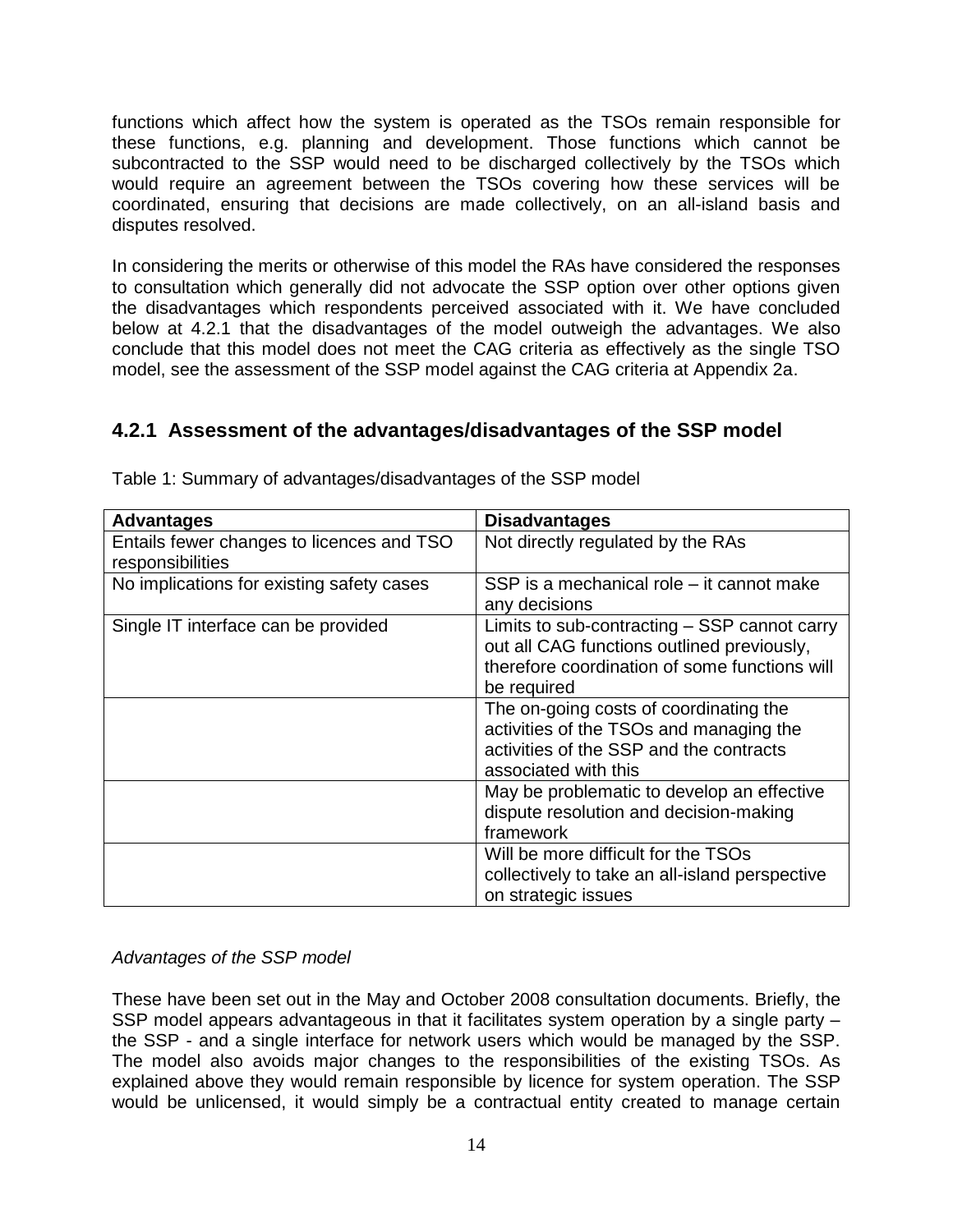functions of the TSOs. However, the minimal changes inherent in the model in fact give rise to a number of disadvantages which are elaborated below.

#### *Disadvantages of the SSP model*

Firstly, because the SSP will not be licensed, its cost and activities cannot be directly regulated by the RAs despite the critical role the SSP will play in the functioning of the transportation system. Several respondents have stated that they are uncomfortable with the fact that the SSP will not be regulated by the RAs and have asked for the SSP to be licensed. Licensing the SSP would essentially be creating a single TSO but with further contractual layers between the SSP and the TSOs.

Assuming that the SSP is not a licensed TSO, the second disadvantage of the SSP option is that the SSP cannot make decisions on behalf of the TSOs as it would otherwise be acting as a TSO. This limits the ability of the SSP to carry out all the functions identified in section 3. Legal advice suggests that a TSO can only subcontract the exercise or implementation of 'mechanical' or 'non-discretionary' system operation functions. This would preclude the SSP from having a role in the strategic elements of operations such as the long-term development of transportation arrangements, emergencies, planning and development, the procurement of fuel for balancing purposes and congestion management. In effect the SSP could only be sub-contracted the functions of operating the system on a day-to-day basis, i.e. managing bookings, nominations and allocations and processing capacity trades. It may have a role in coordinating an emergency and/or informing the planning and development process, but the strategic management of these functions will rest with the TSOs.

Accordingly, the SSP option will require that all-island responsibilities of the TSOs which cannot be sub-contracted to the SSP will need to be discharged via coordination between the TSOs. The element of coordination inherent in the SSP model reduces the attractiveness of this option. The fact that the TSOs would need to coordinate in order to take decisions on those functions which cannot be subcontracted to the SSP effectively makes the SSP model a hybrid between the service provision and multiple TSO coordination models. We assessed the coordination model against the CAG criteria in the October consultation paper and concluded that coordination is the least efficient and cost effective of the models originally proposed.

On an ongoing basis, the more complicated, indirect framework for regulation implicit in the SSP model is likely to give rise to greater ongoing administrative costs both for the TSOs and the RAs due to the level of coordination required. For example, the SSP option will require complicated coordination mechanisms to ensure that the TSOs take decisions in concert and each TSO has an appropriate level of representation in decision-making. Also, the TSOs will need to manage the SSP collectively on an on-going basis and will need to be able to satisfy the RAs that their responsibilities are being discharged appropriately through the SSP. In addition, the contracts needed to underpin coordination and the management of the SSP will likely require amendment if the role of the SSP changes as the market develops. Consequently, these ongoing administrative costs make the SSP option less cost effective in the long run.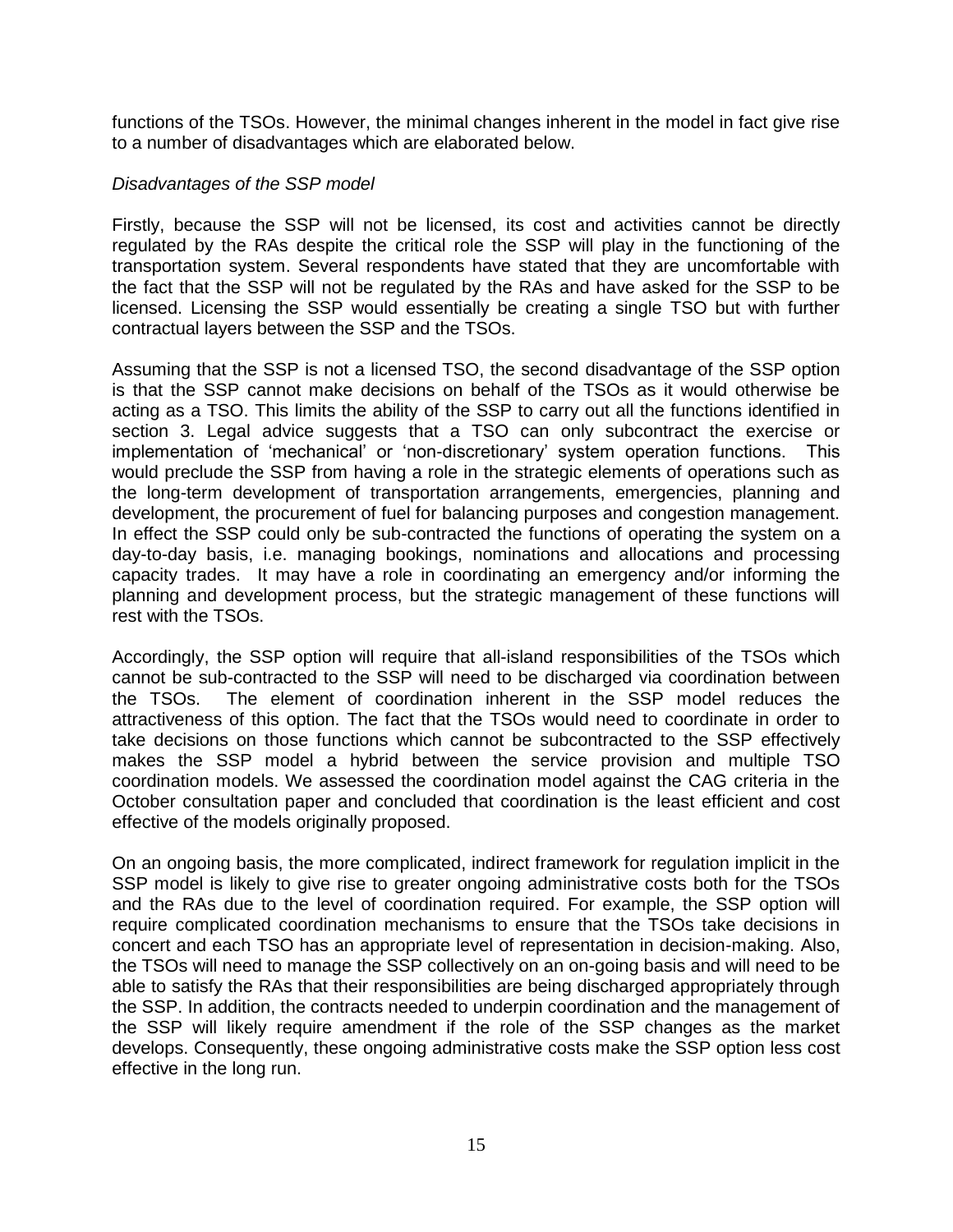An effective decision-making and dispute resolution framework between the TSOs will be required to underpin this model, given that decisions will be made by a committee composed of multiple parties. It could therefore prove difficult to coordinate decisions, for example, to invest in new IT equipment. Also, strategic issues, such as recommendations for new investments may prove difficult to coordinate because there is a risk that each asset owner might focus on their own strategic interests rather than the network as a whole. If the TSOs were to have too much regard to the needs of their own networks, this would limit the ability of this model to deliver an all-island perspective on strategic issues.

The RAs have also assessed this model against the CAG assessment criteria – a summary of which is included in Appendix 2a. Although the SSP model is likely to meet the criteria of being customer friendly, consistent with EU legislation, and compatible with developments towards a single EU market, the RAs do not believe that it will meet the other key criteria of being efficient, cost effective or transparent.

### **4.2.2 Summary**

In summary, although the SSP option may, to a certain extent, meet a number of the assessment criteria proposed by the RAs, the RAs do not believe that it is the most appropriate structure to meet the requirements of the CAG operational regime. Firstly, from a legislative perspective, an unlicensed SSP would not be in a position to carry out all of the CAG functions and this option would involve a level of coordination between the different TSOs to fully implement the proposed CAG operational regime. In this regard, the SSP option essentially becomes a hybrid between the SSP option and the coordination option, which has previously been discounted by the RAs.

The SSP option would involve a contract between the TSOs and the SSP, but the SSP would not be regulated by the RAs. Respondents to the RAs previous consultation expressed concern at this arrangement, particularly at the lack of direct regulatory oversight and influence on the operations of the SSP. Furthermore, this option and the contracts underpinning this option could give rise to complexities in the event of a dispute either between different TSOs contracting with the SSP or between the SSP and one or more of its contracting TSOs.

## <span id="page-16-0"></span>*4.3 Final conclusion on the single TSO model*

The consultation papers in May and October described the single TSO as a single entity, who would be responsible for performing all-island TSO functions across the two jurisdictions and would be licensed by both RAs. The single TSO would carry out the functions identified in section 3 for all parties downstream of Moffat.

In considering the merits or otherwise of this model the RAs have considered the responses to consultation. Three respondents believed that the Single TSO would deliver the maximum benefits of CAG but the other respondents either refrained from expressing a view or asked that no substantial changes be made until the outcome of the third package is known. Those who supported the Single TSO felt that it addressed the deficiencies of the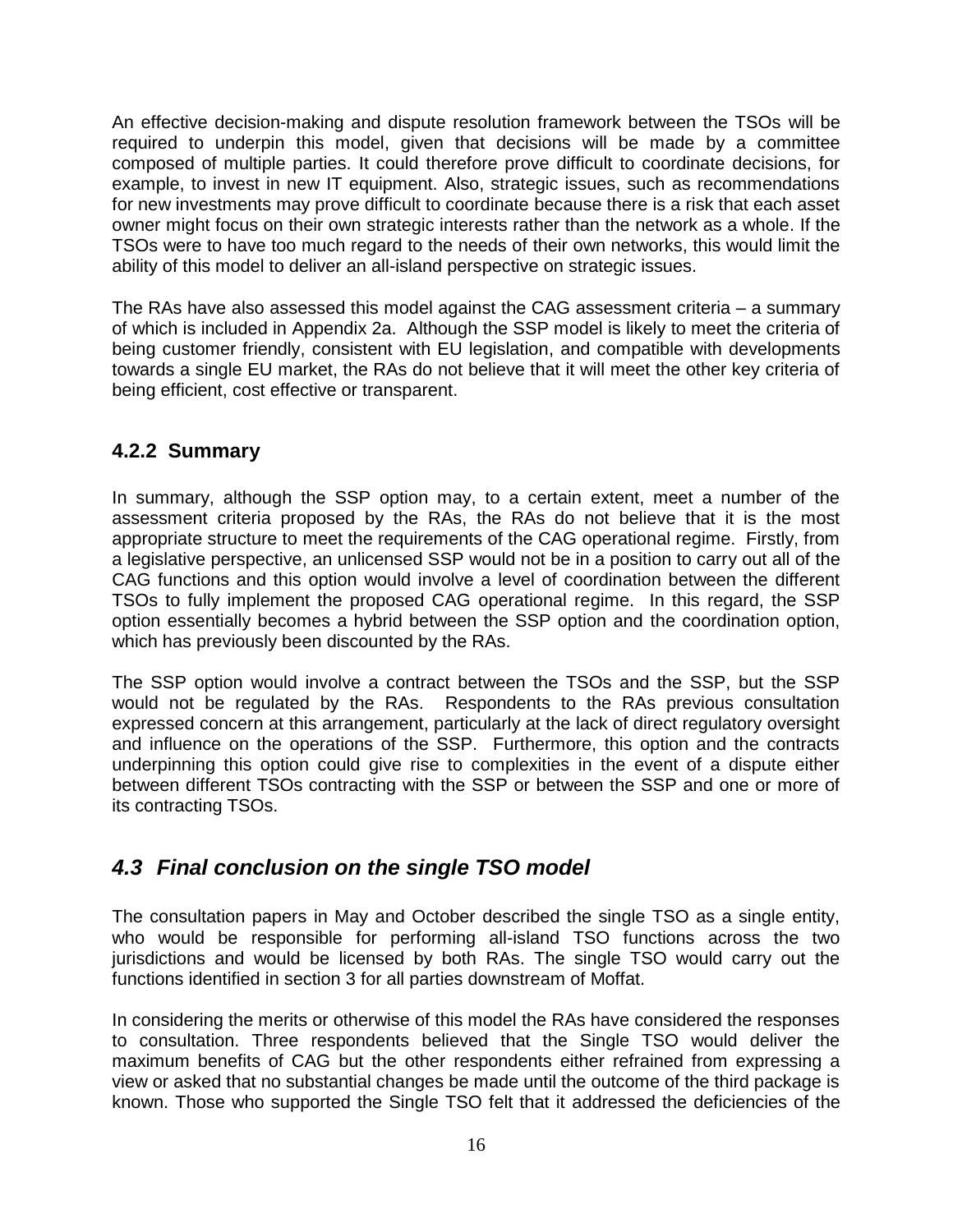SSP option. We conclude below at 4.3.1 that the disadvantages of the SSP model can be addressed by the single TSO model. We also conclude that the single TSO model meets the CAG criteria most effectively. This assessment is set out in Appendix 2b.

### **4.3.1 Assessment of the advantages/disadvantages of the single TSO model**

Table 2: Summary of advantages/disadvantages of the Single TSO model

| <b>Advantages</b>                              | <b>Disadvantages</b>                          |
|------------------------------------------------|-----------------------------------------------|
| Single TSO would be licensed therefore         | Requires changes to<br>licence<br>the         |
| would be directly regulated by the RAs         | responsibilities of the current TSOs          |
| Single entity responsible for all-island SO    | Responsibility for health and safety needs to |
| functions - no need for coordination between   | be delineated                                 |
| <b>TSOs</b>                                    |                                               |
| Single IT interface can be provided            |                                               |
| Better all-island decision-making              |                                               |
| Greater flexibility to amend the operational   |                                               |
| rules in future                                |                                               |
| Better interaction with the electricity system |                                               |
| operators                                      |                                               |

### *Advantages of the Single TSO model*

The advantages of the single TSO model are that it would facilitate a single IT interface for shippers and avoids the need for coordination between multiple TSOs as a single entity – the CAGSO – would be responsible for the all-island system operation functions. Also, as the single TSO would be licensed, it would be directly regulated by the RAs.

The RAs believe that the single TSO model will result in better all-island decision making compared to the SSP model because the CAGSO, as a single entity licensed north and south will contribute a single national perspective to decision-making. This is more difficult to achieve with four TSOs even if all are similarly licensed to work for the best interests of all customers on the island.

On an ongoing basis, the single TSO model also delivers greater flexibility to the system and its development. Although the implementation of the single TSO will require significant changes to the current licence/contractual regime, once in place it will provide a robust system, which without the constraints of co-ordination between licensed parties, will be able to implement change effectively in the interest of the system.

The single TSO model also facilitates better interaction with the electricity system operator which is important given the reliance of electricity generation on gas. The single TSO model would better facilitate communication between the gas and electricity system operators compared to four gas TSOs communicating with the electricity TSOs. This clarity and ease of communication would be essential in the event of an emergency on the island.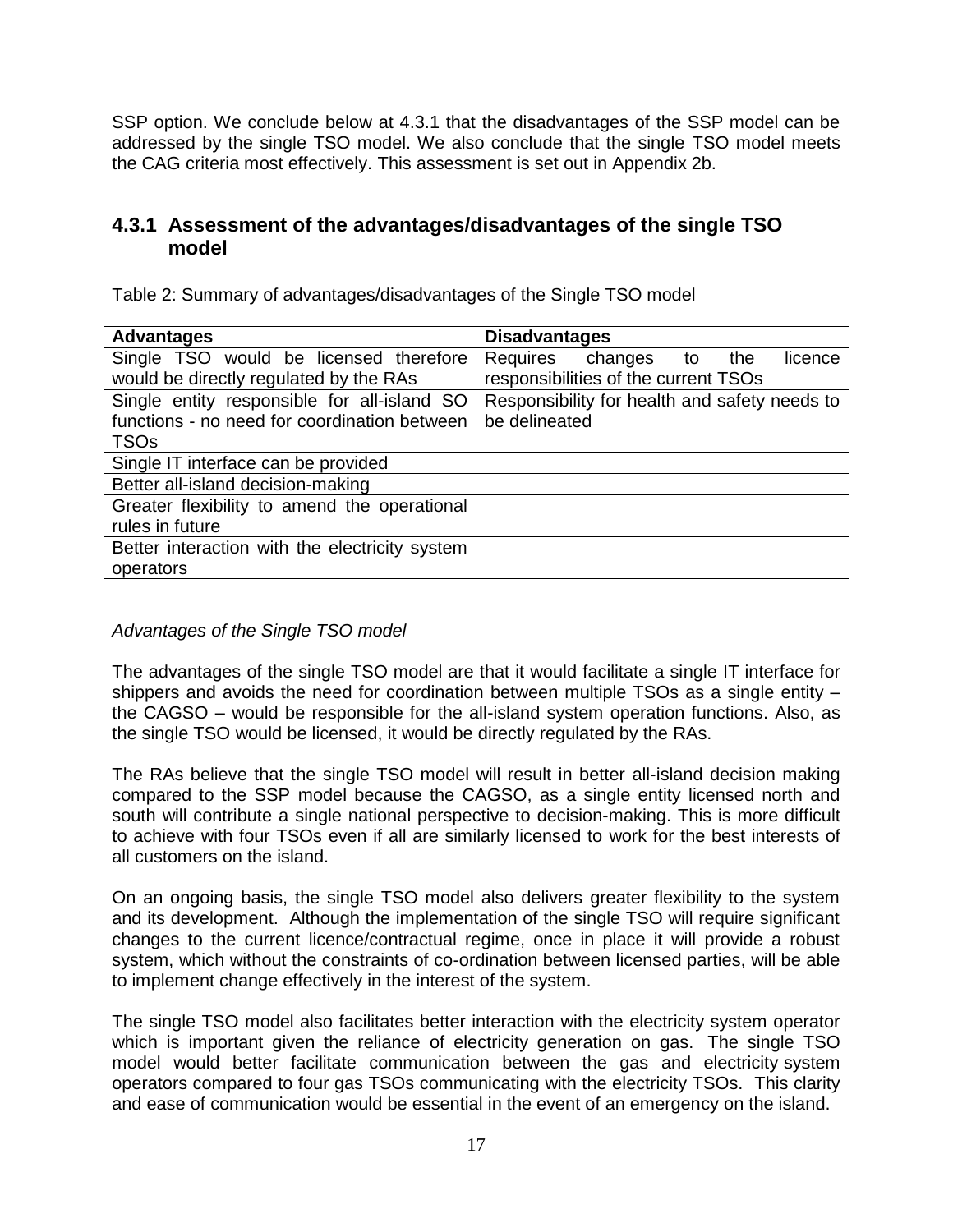#### *Disadvantages of the single TSO model*

The downside of this structure is that it requires changes to the licensed responsibilities of the current TSOs (most notably in Northern Ireland where those companies who own the pipelines also operate them). Changing the responsibilities of the TSOs and asset owners potentially impacts on each party's responsibility to present a safety case to the relevant authorities. In designing and implementing a structure for the CAG operational regime, the RAs will work with HSENI and industry participants to ensure that the safety, reliability and integrity of the gas systems on the island will be enshrined in whatever operational arrangements are put in place by the CAG project. As stated above the HSENI and the CER will formally consider the implications of CAG on the safety case regime once the division of responsibilities between the CAGSO and the asset owners are known.

An assessment of the single TSO model against the CAG criteria is included in appendix 2B. The RAs are of the view that this model can achieve each of the criteria; however the extent to which the criteria will be met is dependent on the structure of the single TSO model that is implemented. This is a decision for further consideration by the Departments in both jurisdictions.

### **4.3.2 Summary**

The RAs are of the view that a single TSO will deliver the most robust mechanism for the delivery of the CAG operational regime in the long-term. The single CAGSO will be jointly and directly regulated by both RAs and will take direct responsibility for certain of the CAGSO functions. Assuming that the CAGSO is sufficiently independent, as highlighted by the RAs as a key feature of any design, the CAGSO option is also the most transparent model to deliver the CAG operational regime.

## <span id="page-18-0"></span>*4.4 Implementing the CAGSO in the form of a single TSO*

The single CAGSO can be implemented under different models and a discussion has not yet taken place as to the exact structure of the CAGSO. This will require further analysis of; how to licence the CAGSO, the precise structure of the CAGSO (i.e. whether it will be an appointed single entity or a joint venture, and if a single entity, what legal structure will underpin the CAGSO), the relationship between the CAGSO and the asset owners.

Apart from these important issues there are a number of matters of principle which remain to be decided. These have been highlighted in earlier consultation documents and are elaborated further below.

### **4.4.1 Independent system operation**

The May 2008 consultation document highlighted the importance that the RAs attach to independent system operation in the context of CAG. This point was reiterated at the workshop in November 2008.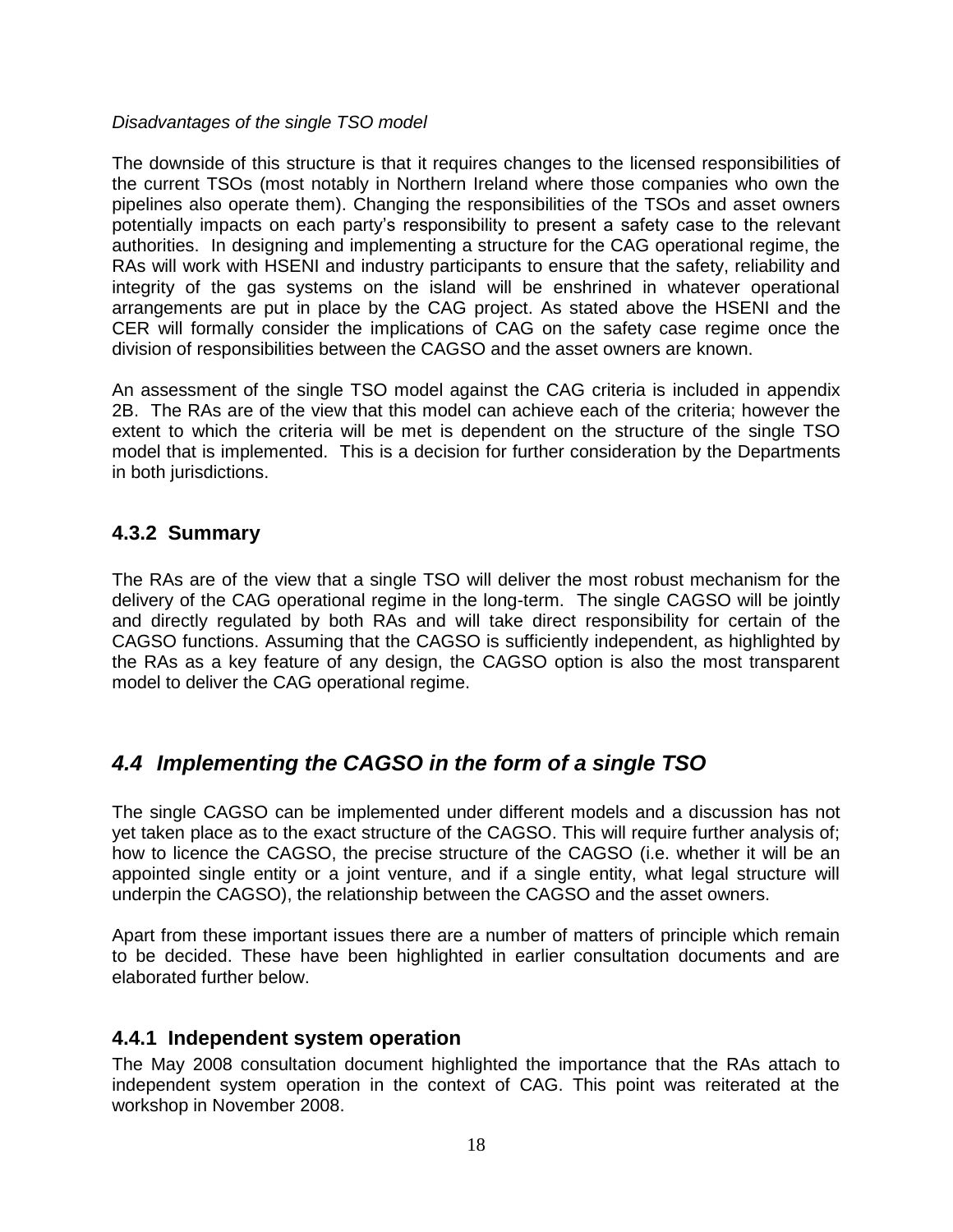To recap briefly, the RAs wish to ensure that whoever operates the pipelines on the island has sufficient incentives to operate and develop the network in the interests of all users, and is clearly perceived as such by key stakeholders. In order to achieve this, the RAs believe that system operation should be independent from production, shipper and supply companies and that the TSO cannot favour one pipeline over another.

A sufficiently independent CAGSO will avoid the problems caused by bundling system operation with production and supply activities identified by the European Commission which are:

- The transmission system operator may treat its affiliated companies more favourably than competing third parties
- Non-discriminatory access to information cannot be guaranteed as there is no effective means of preventing the TSO from releasing market sensitive information to its affiliated production or supply companies.
- Investment decisions may favour the TSO's affiliated companies rather than the market as a whole.

We have given consideration to preventing the problems identified by the European Commission from emerging in the all-island market. Accordingly, the RAs believe that if the structure for the CAGSO complied with the following principles, the CAGSO could be considered sufficiently independent:

- a. **Control.** The CAGSO should not be controlled by any company with supply, shipper or production affiliates. A definition of control can be taken from the draft third package which defines control as 'any rights, contracts or any other means which, either separately or in combination and having regard to the considerations of fact or law involved, confer the possibility of exercising decisive influence on an undertaking, in particular by (a) ownership or the right to use all or part of the assets of an undertaking; (b) rights or contracts which confer decisive influence on the composition, voting or decisions of the organs of an undertaking.'
- b. **Resources.** The CAGSO must have the resources it needs to carry on its functions without depending on the asset owners (such dependence could enable the asset owners to control the CAGSO's activities).
- c. **Transparent decision making.** The CAGSO must take its decisions in a transparent way so as to demonstrate that it is acting fairly and in the interests of all users. The CAGSO should be able to demonstrate to the asset owners that it is not favouring one pipeline over another.
- d. **Regulatory monitoring.** The RAs will closely monitor the activities of the CAGSO in order to identify any problems in the market and take action where necessary. Market information should be made publicly available by the CAGSO on a periodic basis.

In practical terms such a structure would unbundle all-island system operation from production, shipper and supply interests. System operation would become the responsibility of the CAGSO which would need sufficient resources to operate the pipelines. In practice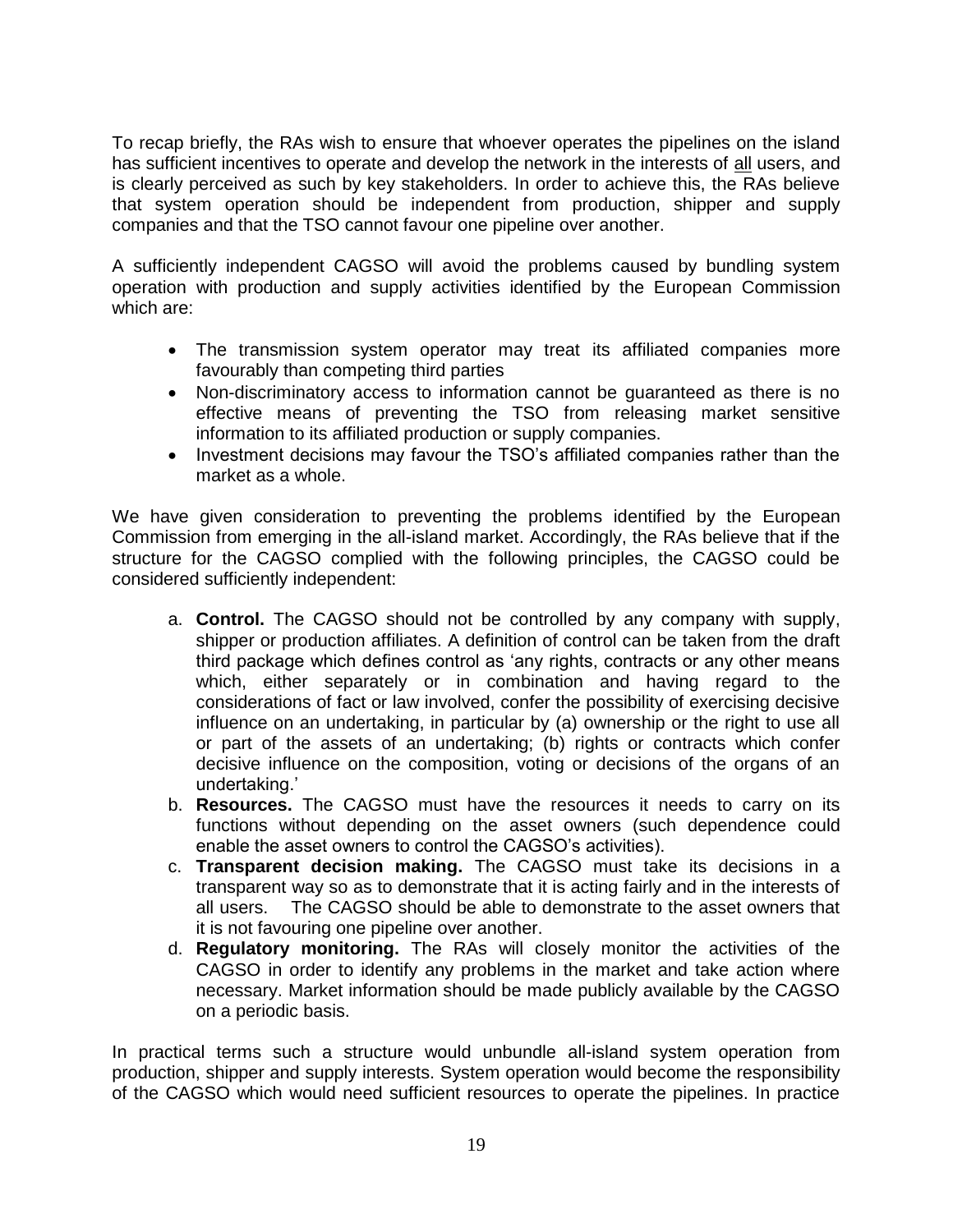we believe that the CAGSO should own and operate the control room, including maintenance and development of control room IT systems, if it is to be properly independent.

The RAs recognise that the independence and the ultimate structure of the CAGSO will require a decision by both Government Departments. We will discuss these principles with our respective Departments over the next few months.

### **4.4.2 Contestability of system operation services**

In the draft conclusions paper, the RAs proposed to consider the merits of contestability with respect to the CAGSO once the functions of the CAGSO were more clearly defined.

Three respondents addressed the area of contestability in their submissions to the RAs. In general, respondents argued that contestability would not facilitate the goals of CAG in terms of stability and safety of the system in the case of the CAG Single TSO. However in the case of a CAG SSP, one respondent suggested that contestability would be an important feature of any contract between asset owners and a SSP. The respondent felt that contestability would allow asset owners to better control and monitor the SSP, which is essential if each asset owner is to manage its own license and legislative responsibilities effectively.

The RAs will give further consideration to whether contestability is appropriate as part of the CAGSO establishment work. We will need to balance consideration of the efficiencies to be gained, with the specialised nature of the role, and the need to ensure the ongoing safety and integrity of the system.

## <span id="page-20-0"></span>**5 The Scope of System Operation and the CAG Network Code**

In the previous consultation paper the RAs proposed a unified transmission code which facilitates separate distribution codes. Respondents were generally in favour of this approach. The final conclusions with respect to the CAG code are set out below.

- If legislation is in place, the first phase of the CAG project should concentrate on the harmonisation of arrangements at transmission level. Therefore, the RAs envisage that the functions of the CAGSO and the scope of the network code will extend only to transmission arrangements. Licences for the CAGSO and asset owners will be developed in this phase.
- The contractual arrangements between the CAGSO and asset owners will also be developed in this phase.
- A unified network code will be developed for the island which also facilitates opt-outs for distribution codes in Northern Ireland.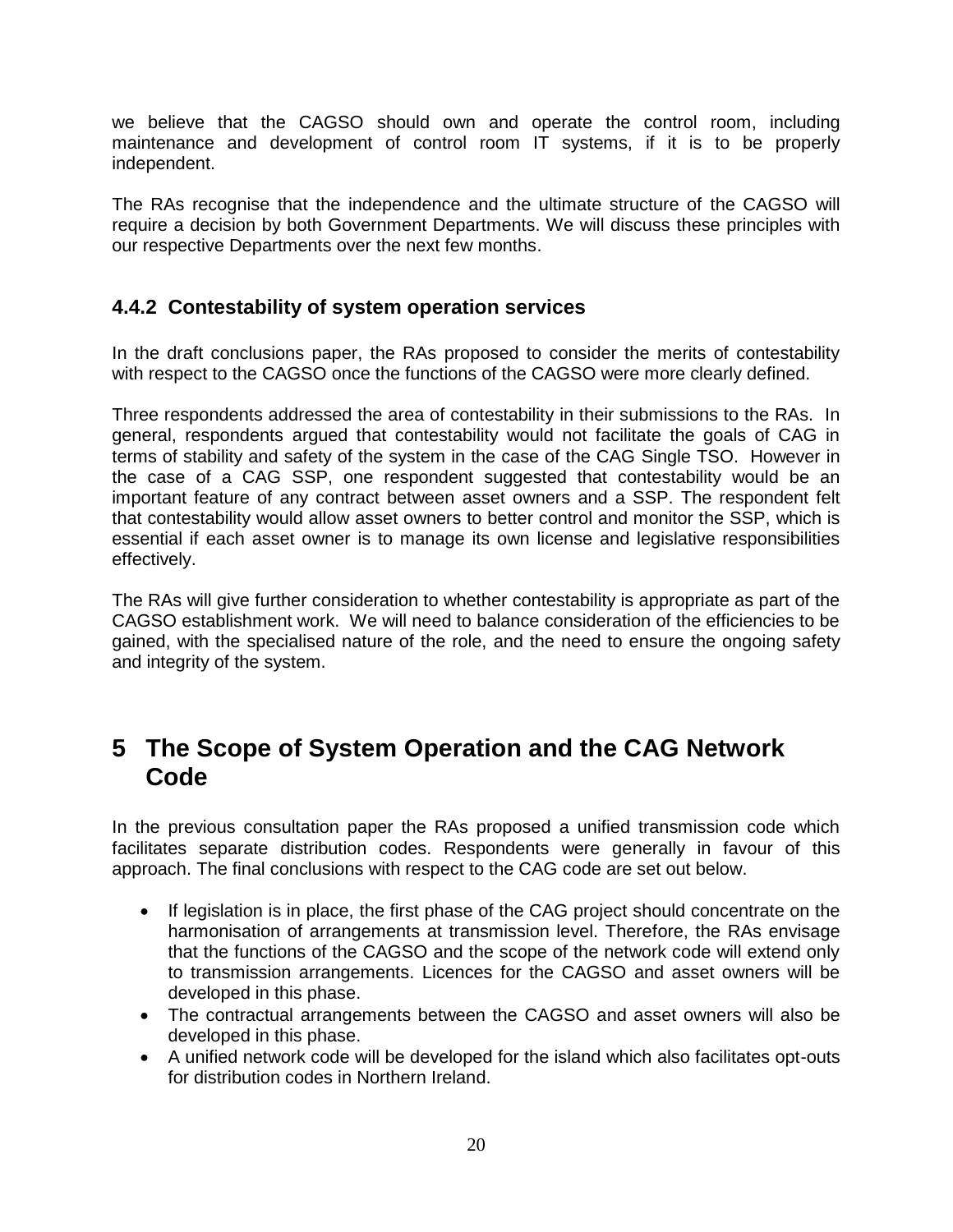Responsibility for the management of the all-island code and modifications to the code will rest with the CAGSO and would be overseen by both RAs. We will need to consider further how any all-island modification group will be created and function in practice.

The RAs believe that a unified network code for CAG which also facilitates opt-outs for distribution codes meets the CAG criteria. This outcome is assessed against the CAG criteria in Appendix 3.

## <span id="page-21-0"></span>**6 Responses to consultation**

## <span id="page-21-1"></span>*6.1 Comments received*

The RAs received 8 responses to the draft conclusions paper from interested papers and we would like to thank to thank the respondents for their input. Non-confidential responses are listed below and are published on the websites of the RAs. One respondent requested that their response should be treated in confidence and not published.

- Phoenix Natural Gas Ltd.
- Viridian Power & Energy
- Airtricity
- Gaslink
- PTL and BGTL
- Bord Gáis Eireann
- Bord Gáis Energy Supply

The sections below summarise the responses we received and the comments of the RAs on the responses. The RAS are encouraged by the level of industry support for the proposed high level design of the CAG operations regime.

## <span id="page-21-2"></span>*6.2 Functions of the CAGSO*

Five out of eight respondents addressed the functions to be performed on an all-island basis and all agreed with the scope of functions as proposed in the October consultation paper. Some proposed added functions of; transmission code modification and operational change management; CAG TSO market development in support of competition and efficiency; network safety coordination; shipper query resolution procedures; billing synergies. One respondent stated that balancing required further consideration, as this is a safety case function in NI. One respondent felt that functions could not be distributed between CAG SO and AO until such time as there is a better structure on the CAG SO.

Only three respondents directly referred to the single IT system/interface. All those that addressed it were supportive of a single interface/IT system.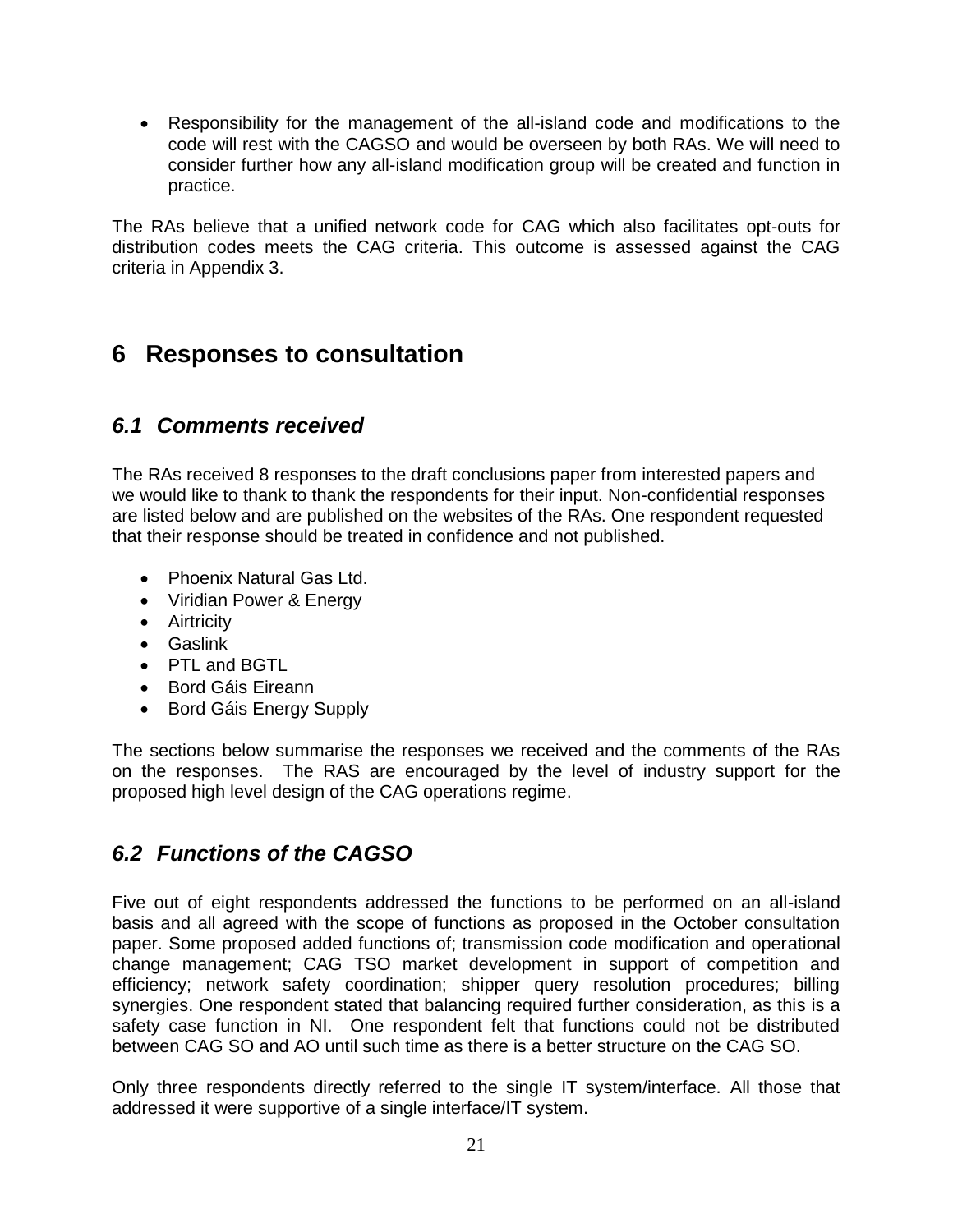*The RAs are encouraged by the degree of consensus evident on which system operation functions should be performed by the CAGSO. As stated in section 3 the exact nature and scope of the CAGSO and asset owners' roles will be considered in further detail as we work through the licences, contractual and code implementation issues.* 

## <span id="page-22-0"></span>*6.3 Options for system operation*

### **6.3.1 Single Service Provider model**

Generally, respondents did not advocate the SSP option over other options given the perceived disadvantages associated with it. The respondents either refrained from expressing a view or supported the Single TSO option or asked that no substantial changes should be made until the outcome of the third package is known. Some respondents did not express a preference for either of the options, but did express reservations about the SSP option.

One respondent would favour the SSP option if the service contract was tendered for a medium term only (five-eight years).

*The RAs are of the opinion that this would not alleviate the key disadvantages of the SSP option – lack of regulatory control and limits on decision-making.* 

Two other respondents did not express a view due to uncertainty about the third package and its impact on CAG.

*While we agree that the precise shape of the third package is not yet decided, its broad outline, including the options currently under consideration, are clear and we expect a final agreement on the package in the next couple of months.* 

One respondent proposed an interim solution pending resolution of the third package which would involve creating contractual joint ventures to operate the all-island network, and provide a single code and IT system. BGN would be contracted to operate the system on a day to day basis as at present.

*The RAs believe that due to the contracts that would be necessary to underpin it, the interim solution proposed would be complex and time consuming to implement relative to the amount of time this solution might actually be in place. Therefore it would not be cost effective.*

### **6.3.2 Single TSO**

Three respondents believed that the Single TSO would deliver the maximum benefits of CAG and felt that it would be the best structure to support CAG, the single code and the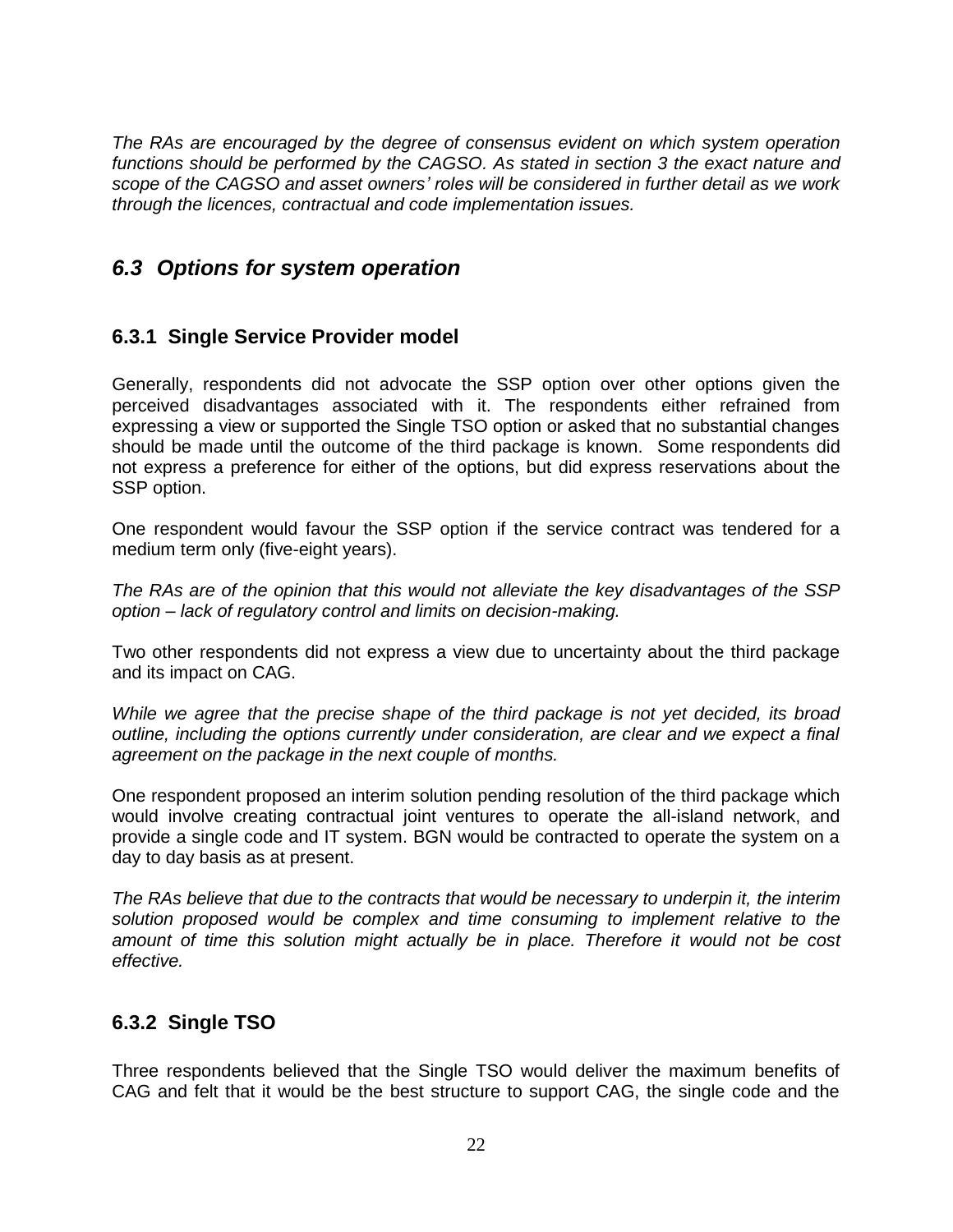single IT interface. The other respondents either refrained from expressing a view or asked that no substantial changes should be made until the outcome of the third package is known.

Those who supported the Single TSO felt that it was an improvement on the deficiencies of the SSP option.

*For the reasons outlined in section 4 the RAs believe that the Single TSO is the most appropriate option for CAG. As stated earlier the RAs are now in a position to initiate further work streams on the basis of these conclusions and that the CAG process will involve further consultative steps.* 

### **6.3.3 Contestability of system operation services**

Two respondents did not support the proposal that the operation of the all-island system could be contracted on a contestable basis. One respondent felt that it was the best way to achieve efficiencies and to retain control over the CAG SO.

*The RAs will give further consideration to whether contestability is appropriate as part of the CAGSO establishment work.* 

### **6.3.4 Treatment of new pipelines**

One respondent did not agree with the proposal that all new pipelines owners would be, by licence, forced to either contract with the SSP or give over operational rights to its pipeline to a single TSO. They argued that new pipeline owners should be able to choose the entity to operate their assets.

*The vision of the common arrangements for gas regarding operations is to operate gas transmission systems on a single all-island basis. In order to achieve this vision it may be necessary for some new pipelines (as yet unbuilt) to be operated by the CAGSO. The RAs will give further consideration to the treatment of new pipeline as part of its discussions with the relevant departments on the structure of the CAGSO.* 

## <span id="page-23-0"></span>*6.4 Network codes*

All those respondents who addressed the proposal to implement a unified code of operations facilitating independent distribution codes responded favourably to the creation of a single code for the island.

*The RAs welcome the consensus in favour of a unified code of operations facilitating independent distribution codes. For the reasons outlined in chapter 5 we have concluded that this option best meets the CAG objectives.*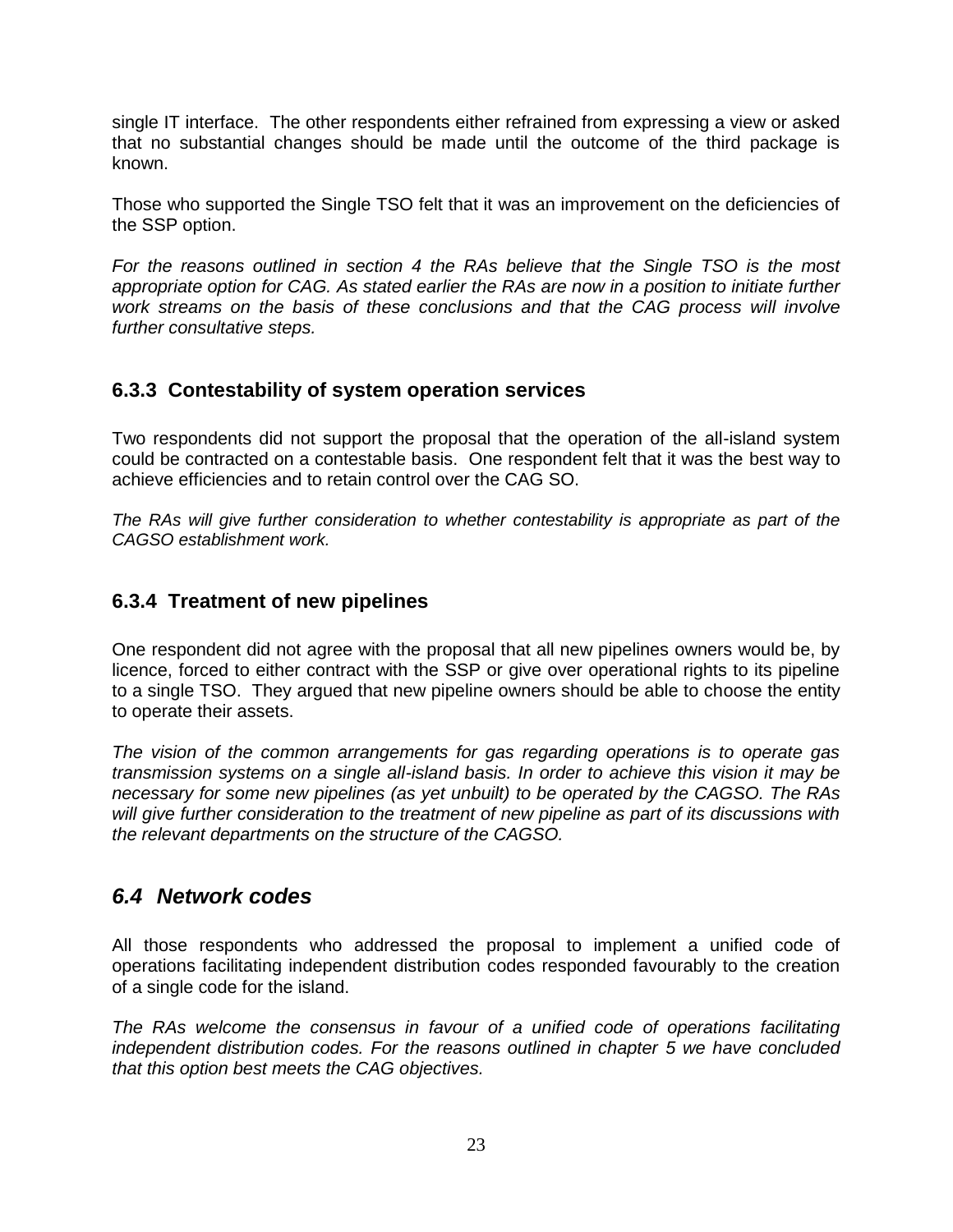## <span id="page-24-0"></span>**7 Next steps**

This paper sets out the final conclusions of the RAs with respect to the high level design issues for the CAG operational regime which were the subject of consultation with industry in May and October 2008. Further work needs to be carried out in a number of areas in order to refine the high level design:

- Designation of a single CAGSO
- Definition of the precise structure of the CAGSO
- Definition of the role and responsibilities of the CAGSO and the asset owners

Before drawing conclusions on these issues, the principles on which decisions will be taken by the appropriate authorities will need to be agreed. The RAs are currently in discussions with the respective government Departments to discuss the preferred and appropriate structure for the CAGSO.

Once the structure of the CAGSO is agreed, discussions with respect to the division of the roles and responsibilities of the asset owners and the CAGSO can be initiated together with work to commence the establishment of new licensing regimes and contracts. Detailed work on this and the design of a single code will be undertaken in line with the Departments' work programme on legislation to implement CAG.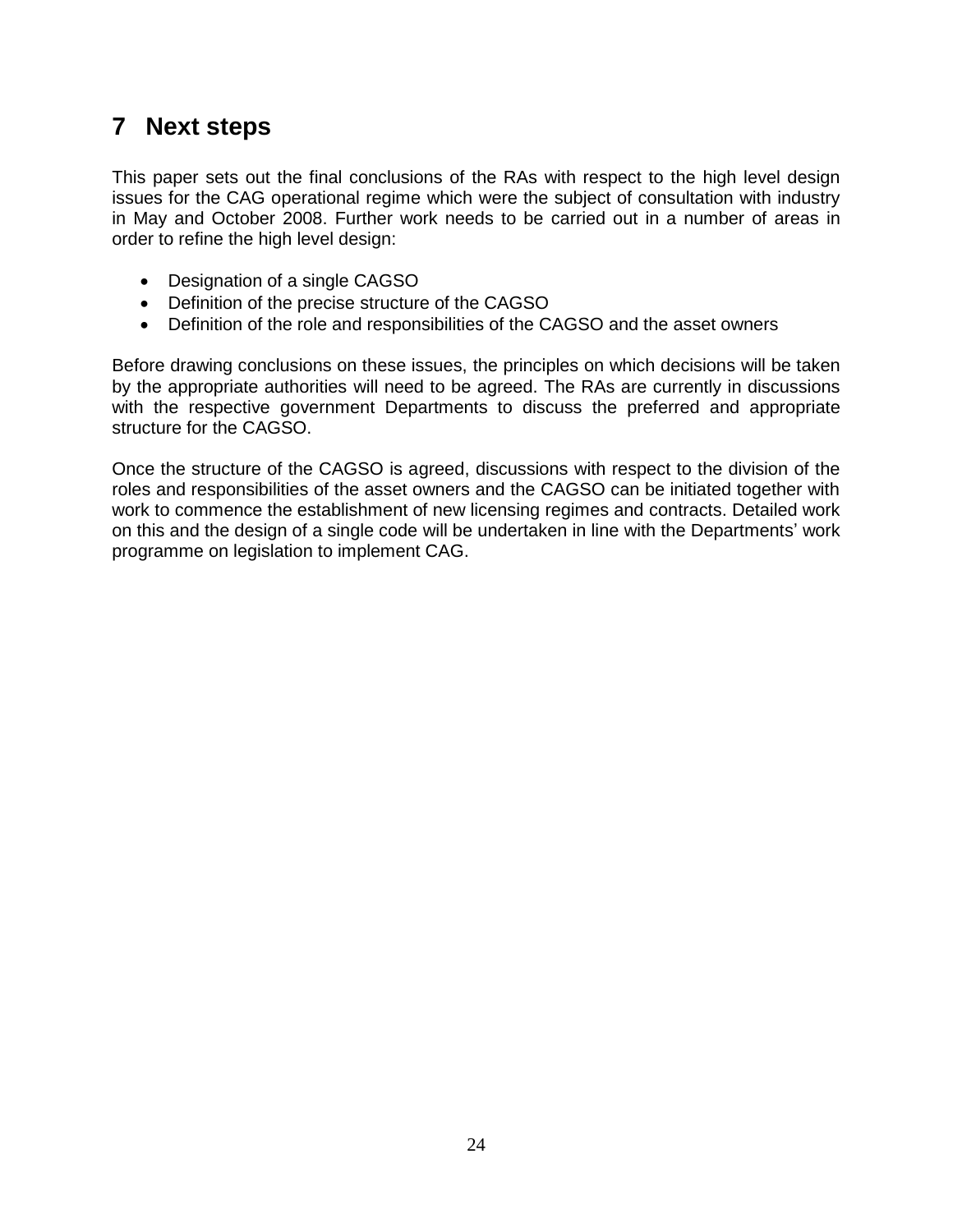## <span id="page-25-0"></span>**APPENDIX 1: Assessment of Additional Functions Against the CAG Criteria**

| Proposed function to be coordinated                          | <b>Assessment</b>                                                                                                                                                                                                                                                                                                                                                                                                                                |
|--------------------------------------------------------------|--------------------------------------------------------------------------------------------------------------------------------------------------------------------------------------------------------------------------------------------------------------------------------------------------------------------------------------------------------------------------------------------------------------------------------------------------|
| The administration of the financial security<br>policy       | A single financial security policy will be more<br>customer friendly and transparent to network<br>users than separate rules and administering<br>this on an all-island basis will be more cost<br>effective and customer friendly than each<br>jurisdiction administering the<br>policy<br>separately<br>Administering the policy on a single basis<br>also avoids the possibility that it could be<br>applied differently in each jurisdiction |
| Monitoring and compliance with gas quality<br>specifications | Monitoring and compliance with gas quality<br>specifications on an all-island basis will be<br>more cost effective than each jurisdiction<br>doing so separately. Similarly if one entity<br>rather than multiple entities are responsible<br>for this function the safety and reliability of<br>the network should be improved                                                                                                                  |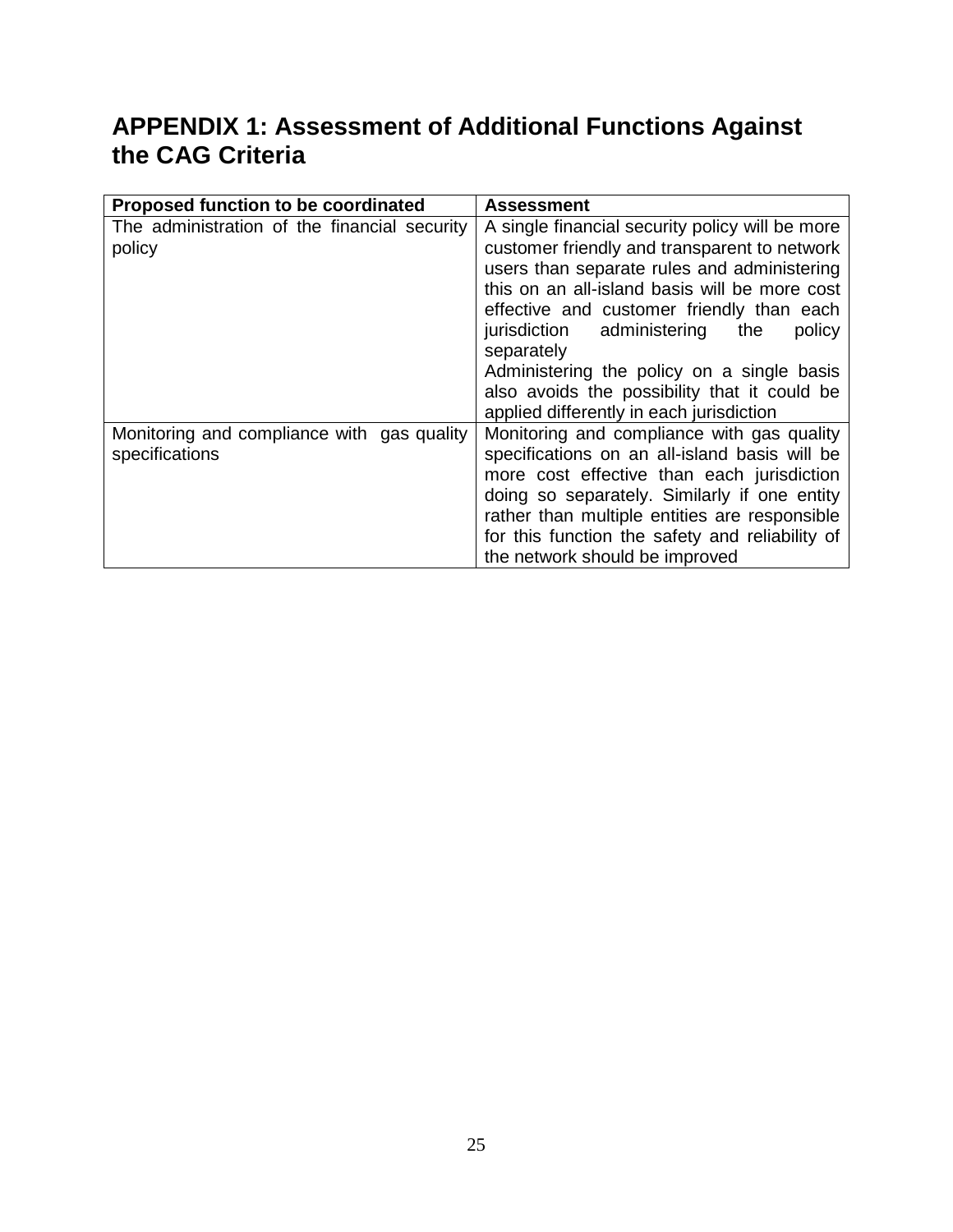## <span id="page-26-0"></span>**APPENDIX 2: Assessment of CAGSO Models Against CAG Criteria**

| <b>Criteria</b>                       | <b>Assessment</b>                                                                                                                                                                                                                                                                                                                                                                                                                                                                              |
|---------------------------------------|------------------------------------------------------------------------------------------------------------------------------------------------------------------------------------------------------------------------------------------------------------------------------------------------------------------------------------------------------------------------------------------------------------------------------------------------------------------------------------------------|
| <b>Efficient</b>                      | Under the SSP model, it will be much more<br>difficult to ensure that the system is operated<br>in an efficient manner regardless of<br>ownership of pipelines because the activities<br>of the SSP will be policed by the TSOs Each<br>asset owner is likely to focus on what is best<br>for their own network<br>Difficulties in the operation of the SSP option<br>may also arise if there are<br>disagreements/disputes between the<br>different contractual parties (TSOs and the<br>SSP) |
| <b>Cost Effective</b>                 | The lack of regulatory oversight inherent in<br>the SSP model creates a real risk that this<br>option will not be cost effective<br>In addition, the SSP model is not cost<br>effective on an on-going basis for the<br>reasons outlined above                                                                                                                                                                                                                                                 |
| <b>Customer Friendly</b>              | The SSP model can facilitate a single IT<br>interface for shippers - so is customer<br>friendly in this regard. However, the<br>coordination agreement will need to set out<br>who will own the single IT interface and how<br>investments in IT will be agreed<br>and<br>financed                                                                                                                                                                                                             |
| <b>Transparent</b>                    | This option does not change the current<br>responsibilities of the TSOs. However, for<br>this model to be transparent the contractual<br>arrangements which underpin it will need to<br>be clearly drafted to ensure that the role and<br>responsibilities of the TSOs and the SSP are<br>clear                                                                                                                                                                                                |
| <b>Consistent with EU Legislation</b> | SSP model is consistent with current EU<br>legislation and is not precluded by the draft                                                                                                                                                                                                                                                                                                                                                                                                       |

## **2A Assessment of SSP model against the CAG Criteria**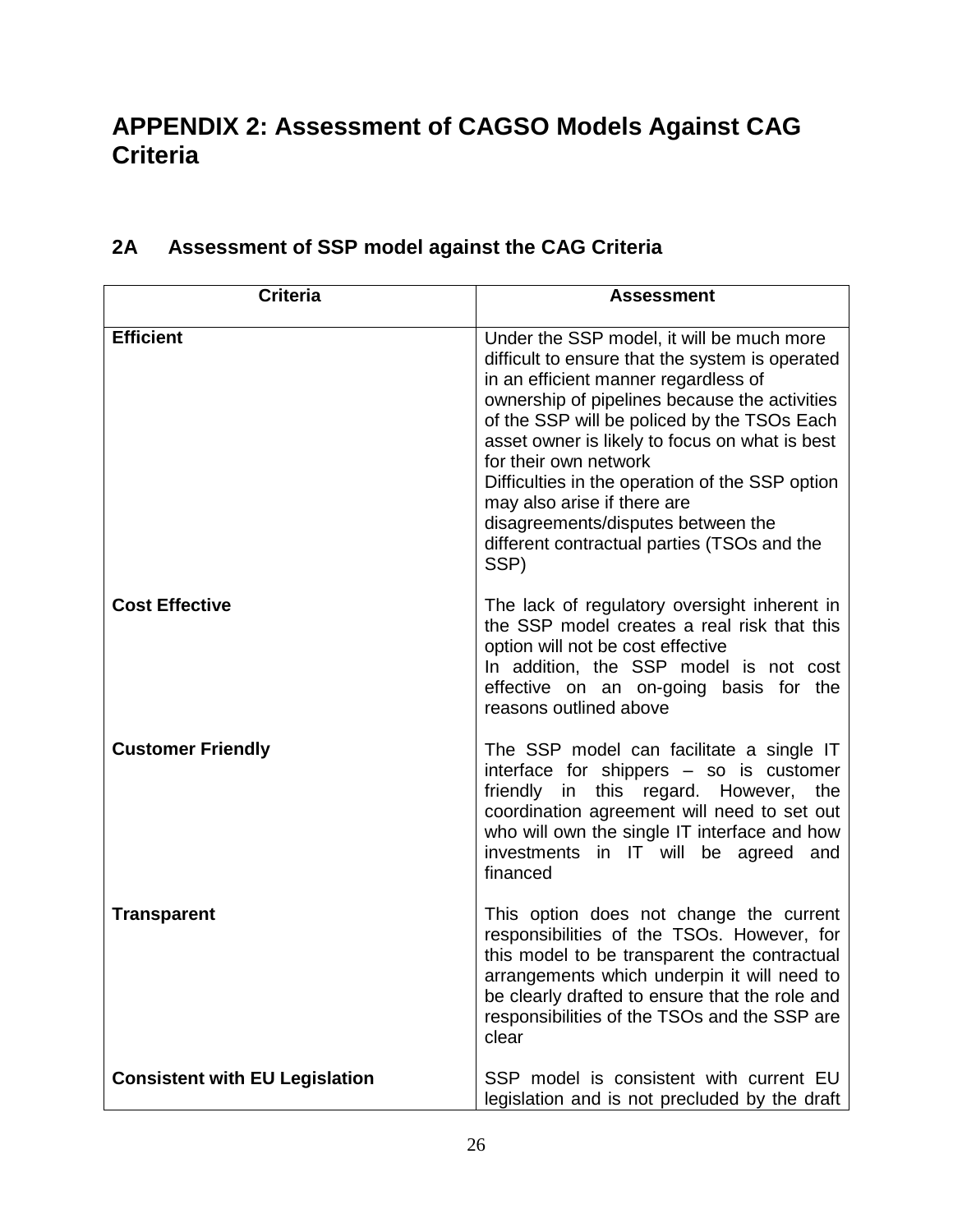|                                                                          | <b>Third Package</b>                                                                                                                                                                                                                                                                                              |
|--------------------------------------------------------------------------|-------------------------------------------------------------------------------------------------------------------------------------------------------------------------------------------------------------------------------------------------------------------------------------------------------------------|
| <b>Compatible with Developments towards a</b><br><b>Single EU Market</b> | The SSP model will contribute to the<br>interoperability of the EU energy market.<br>However at this stage, it is not yet certain as<br>to what the EU single market will look like or<br>the extent to which either cooperation or<br>integration between member states may be<br>required and to what timeframe |

## **2B Assessment of the Single TSO model against the CAG Criteria**

| <b>Criteria</b>                                                             | <b>Assessment</b>                                                                                                                                                                                                                                                                                                       |
|-----------------------------------------------------------------------------|-------------------------------------------------------------------------------------------------------------------------------------------------------------------------------------------------------------------------------------------------------------------------------------------------------------------------|
| <b>Efficient</b>                                                            | This option is the most efficient option as the single TSO can be<br>constituted in such a way that it is independent of the asset<br>owners and incentivised to move gas in an efficient manner<br>regardless of the ownership of pipelines                                                                            |
| <b>Cost effective</b>                                                       | The CAGSO will be licensed and regulated by the RAs allowing<br>the RAs to control its costs<br>The single TSO is also more cost effective than the SSP model<br>as it avoids the on-going costs associated with coordinating the<br>relationship between multiple TSOs and securing agreement<br>between multiple TSOs |
| <b>Customer friendly</b>                                                    | The Single TSO can facilitate a single IT interface for shippers so<br>is customer friendly in this regard                                                                                                                                                                                                              |
| <b>Transparent</b>                                                          | As with the SSP model, the transparency of the single TSO<br>model will depend on the contractual arrangements which<br>underpin it. The contract between the asset owners and the<br>single TSO will need to be clearly drafted to ensure that the roles<br>and responsibilities of each party are clear               |
| <b>Consistent</b> with<br><b>EU</b><br>legislation                          | The single CAGSO model is consistent with current EU<br>legislation and is not precluded by the draft Third Package                                                                                                                                                                                                     |
| <b>Compatible</b><br>with<br>developments<br>towards an EU single<br>market | The single CAGSO model will enhance the interoperability of the<br>EU energy market. However at this stage, it is not yet certain as<br>to what the EU single market will look like or the extent to which<br>either cooperation or integration between member states may be<br>required and to what timeframe          |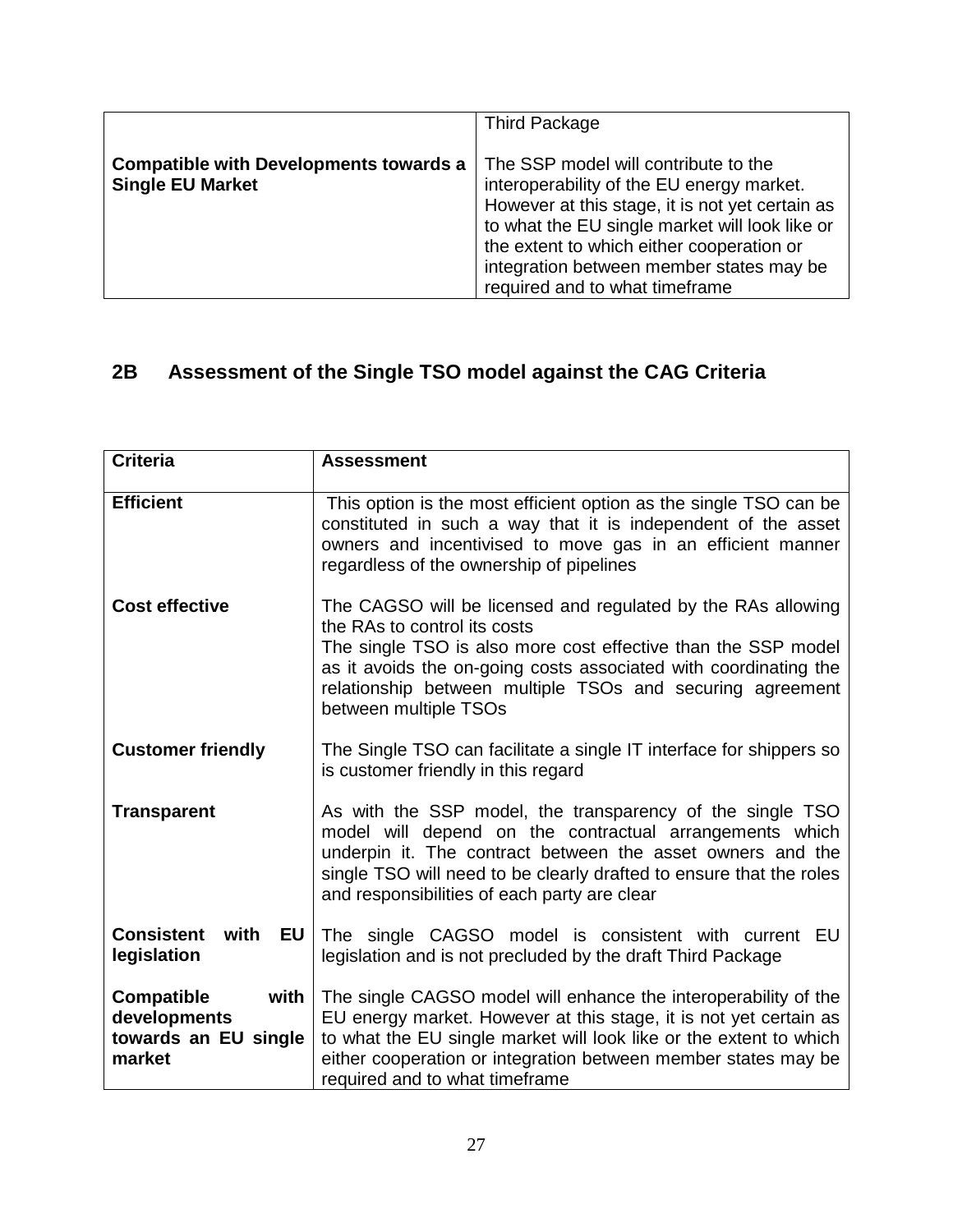## <span id="page-28-0"></span>**APPENDIX 3: Assessment of Single CAG Code against the CAG criteria**

| <b>Criteria</b>                                             | <b>Assessment</b>                                                                                                                                                                                                                                                                                                                                                                                                                                                                                                                                   |
|-------------------------------------------------------------|-----------------------------------------------------------------------------------------------------------------------------------------------------------------------------------------------------------------------------------------------------------------------------------------------------------------------------------------------------------------------------------------------------------------------------------------------------------------------------------------------------------------------------------------------------|
| <b>Efficient and Cost effective</b>                         | In the long run a single code dispenses with<br>the need to coordinate multiple codes and is<br>therefore more efficient and cost effective<br>than other options                                                                                                                                                                                                                                                                                                                                                                                   |
| <b>Customer friendly</b>                                    | A single code is the most customer friendly<br>option as network users need only sign one<br>code at transmission level rather than the<br>four codes which exist at present. We<br>believe this is a major benefit for network<br>users and should also make the island more<br>attractive to new suppliers                                                                                                                                                                                                                                        |
| <b>Transparent</b>                                          | We have also concluded that there are<br>transparency benefits in having one set of<br>rules as opposed to four (particularly in<br>Northern Ireland where the rules have been<br>streamlined but are not identical) and a<br>single entity for network users to interface<br>with - the CAGSO. When developing the<br>new code we will work with industry to<br>ensure that the rules it contains are clear<br>and that the roles and responsibility of each<br>party to the code are properly defined                                             |
| <b>Consistent with EU legislation</b>                       | A unified code which facilitates opt-outs for<br>distribution codes in Northern Ireland is<br>consistent with current EU legislation and is<br>not precluded by the draft third package                                                                                                                                                                                                                                                                                                                                                             |
| Compatible with developments towards<br>an EU single market | unified code<br>will<br>the<br>A<br>improve<br>interoperability of energy markets at EU<br>level and is also consistent<br>with<br>developments towards an EU single market<br>as the EU's draft third package envisages<br>the development of cross-border gas and<br>electricity network codes. These will be<br>drafted<br>by<br>European<br><b>Network</b><br>οf<br>Transmission System Operators (ENTSOs).<br>European Regulators Group for Electricity<br>and Gas (ERGEG) is preparing framework<br>guidelines which would form the basis for |